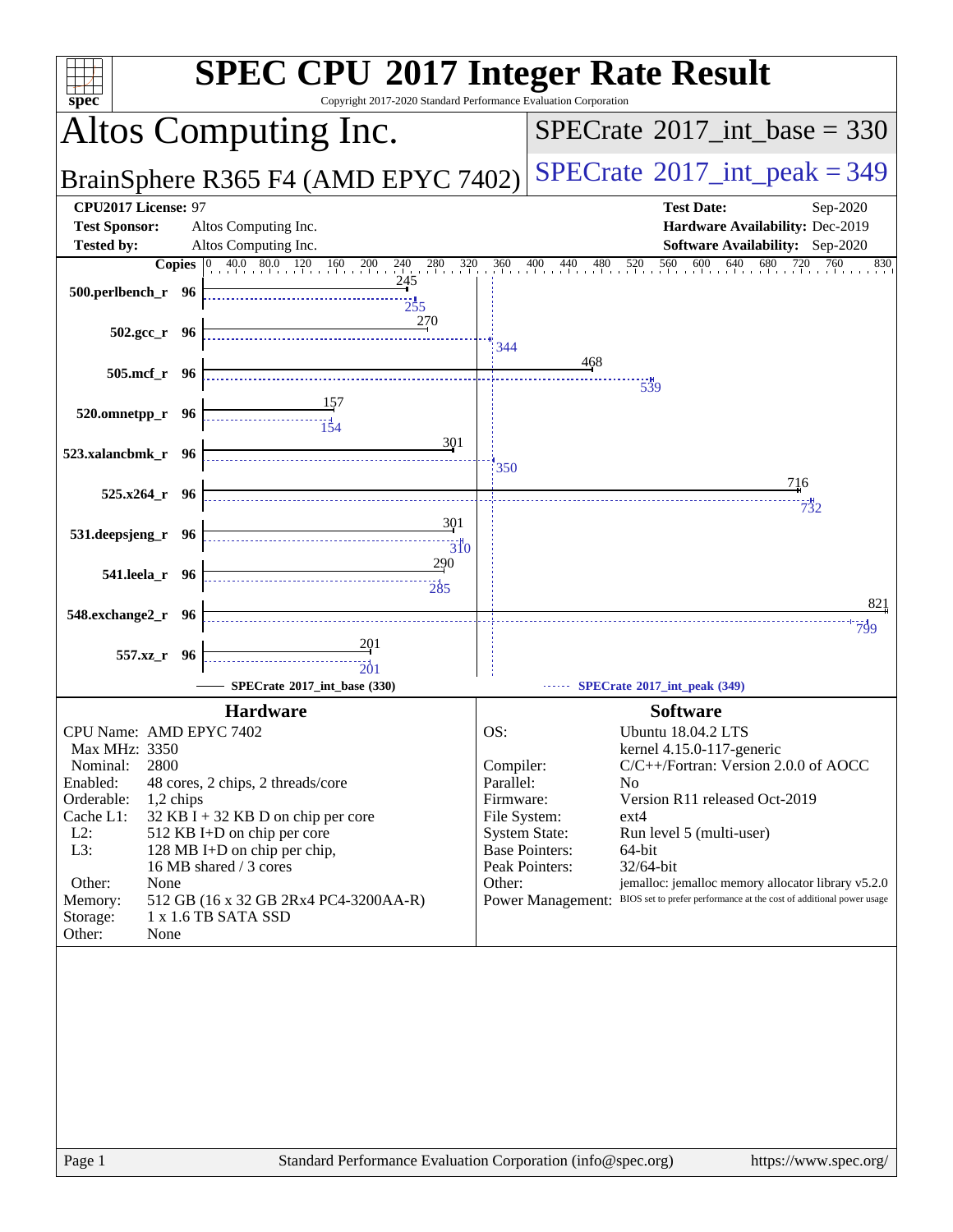

Copyright 2017-2020 Standard Performance Evaluation Corporation

## Altos Computing Inc.

 $SPECTate@2017_int\_base = 330$ 

BrainSphere R365 F4 (AMD EPYC 7402) [SPECrate](http://www.spec.org/auto/cpu2017/Docs/result-fields.html#SPECrate2017intpeak)<sup>®</sup>[2017\\_int\\_peak = 3](http://www.spec.org/auto/cpu2017/Docs/result-fields.html#SPECrate2017intpeak)49

**[Test Sponsor:](http://www.spec.org/auto/cpu2017/Docs/result-fields.html#TestSponsor)** Altos Computing Inc. **[Hardware Availability:](http://www.spec.org/auto/cpu2017/Docs/result-fields.html#HardwareAvailability)** Dec-2019

**[CPU2017 License:](http://www.spec.org/auto/cpu2017/Docs/result-fields.html#CPU2017License)** 97 **[Test Date:](http://www.spec.org/auto/cpu2017/Docs/result-fields.html#TestDate)** Sep-2020 **[Tested by:](http://www.spec.org/auto/cpu2017/Docs/result-fields.html#Testedby)** Altos Computing Inc. **[Software Availability:](http://www.spec.org/auto/cpu2017/Docs/result-fields.html#SoftwareAvailability)** Sep-2020

### **[Results Table](http://www.spec.org/auto/cpu2017/Docs/result-fields.html#ResultsTable)**

|                                          | <b>Base</b>   |                |       |                | <b>Peak</b> |                |       |               |                |              |                |              |                |              |
|------------------------------------------|---------------|----------------|-------|----------------|-------------|----------------|-------|---------------|----------------|--------------|----------------|--------------|----------------|--------------|
| <b>Benchmark</b>                         | <b>Copies</b> | <b>Seconds</b> | Ratio | <b>Seconds</b> | Ratio       | <b>Seconds</b> | Ratio | <b>Copies</b> | <b>Seconds</b> | <b>Ratio</b> | <b>Seconds</b> | <b>Ratio</b> | <b>Seconds</b> | <b>Ratio</b> |
| 500.perlbench_r                          | 96            | 620            | 246   | 624            | 245         | 625            | 244   | 96            | 596            | 256          | 601            | 254          | 599            | 255          |
| $502.\text{gcc\_r}$                      | 96            | 503            | 270   | 503            | 270         | 504            | 270   | 96            | 395            | 344          | 395            | 344          | 393            | 346          |
| $505$ .mcf r                             | 96            | 331            | 468   | 332            | 468         | 331            | 469   | 96            | 288            | 538          | 287            | 541          | 288            | 539          |
| 520.omnetpp_r                            | 96            | 802            | 157   | 800            | 157         | 802            | 157   | 96            | 818            | 154          | 818            | 154          | 818            | 154          |
| 523.xalancbmk r                          | 96            | 337            | 301   | 337            | 301         | 338            | 300   | 96            | 290            | 350          | 289            | 350          | 290            | 350          |
| 525.x264 r                               | 96            | 234            | 719   | 235            | 715         | 235            | 716   | 96            | 230            | 732          | 229            | 735          | 230            | 731          |
| 531.deepsjeng_r                          | 96            | 366            | 300   | 365            | 301         | 365            | 302   | 96            | 352            | 313          | 356            | 309          | 355            | 310          |
| 541.leela r                              | 96            | 549            | 290   | 548            | 290         | 549            | 290   | 96            | 557            | 285          | 558            | 285          | 558            | 285          |
| 548.exchange2_r                          | 96            | 307            | 820   | 306            | 821         | 305            | 824   | 96            | 315            | 799          | 314            | 800          | 323            | 779          |
| 557.xz r                                 | 96            | 515            | 201   | 516            | 201         | 515            | 201   | 96            | 516            | 201          | 515            | 201          | 516            | 201          |
| $SPECrate^{\circ}2017$ int base =<br>330 |               |                |       |                |             |                |       |               |                |              |                |              |                |              |
| _____                                    |               |                |       |                |             |                |       |               |                |              |                |              |                |              |

**[SPECrate](http://www.spec.org/auto/cpu2017/Docs/result-fields.html#SPECrate2017intpeak)[2017\\_int\\_peak =](http://www.spec.org/auto/cpu2017/Docs/result-fields.html#SPECrate2017intpeak) 349**

Results appear in the [order in which they were run](http://www.spec.org/auto/cpu2017/Docs/result-fields.html#RunOrder). Bold underlined text [indicates a median measurement](http://www.spec.org/auto/cpu2017/Docs/result-fields.html#Median).

### **[Compiler Notes](http://www.spec.org/auto/cpu2017/Docs/result-fields.html#CompilerNotes)**

The AMD64 AOCC Compiler Suite is available at <http://developer.amd.com/amd-aocc/>

### **[Submit Notes](http://www.spec.org/auto/cpu2017/Docs/result-fields.html#SubmitNotes)**

The config file option 'submit' was used. 'numactl' was used to bind copies to the cores. See the configuration file for details.

### **[Operating System Notes](http://www.spec.org/auto/cpu2017/Docs/result-fields.html#OperatingSystemNotes)**

'ulimit -s unlimited' was used to set environment stack size 'ulimit -l 2097152' was used to set environment locked pages in memory limit

runcpu command invoked through numactl i.e.: numactl --interleave=all runcpu <etc>

Set dirty\_ratio=8 to limit dirty cache to 8% of memory Set swappiness=1 to swap only if necessary Set zone\_reclaim\_mode=1 to free local node memory and avoid remote memory sync then drop\_caches=3 to reset caches before invoking runcpu

dirty\_ratio, swappiness, zone\_reclaim\_mode and drop\_caches were all set using privileged echo (e.g. echo 1 > /proc/sys/vm/swappiness).

**(Continued on next page)**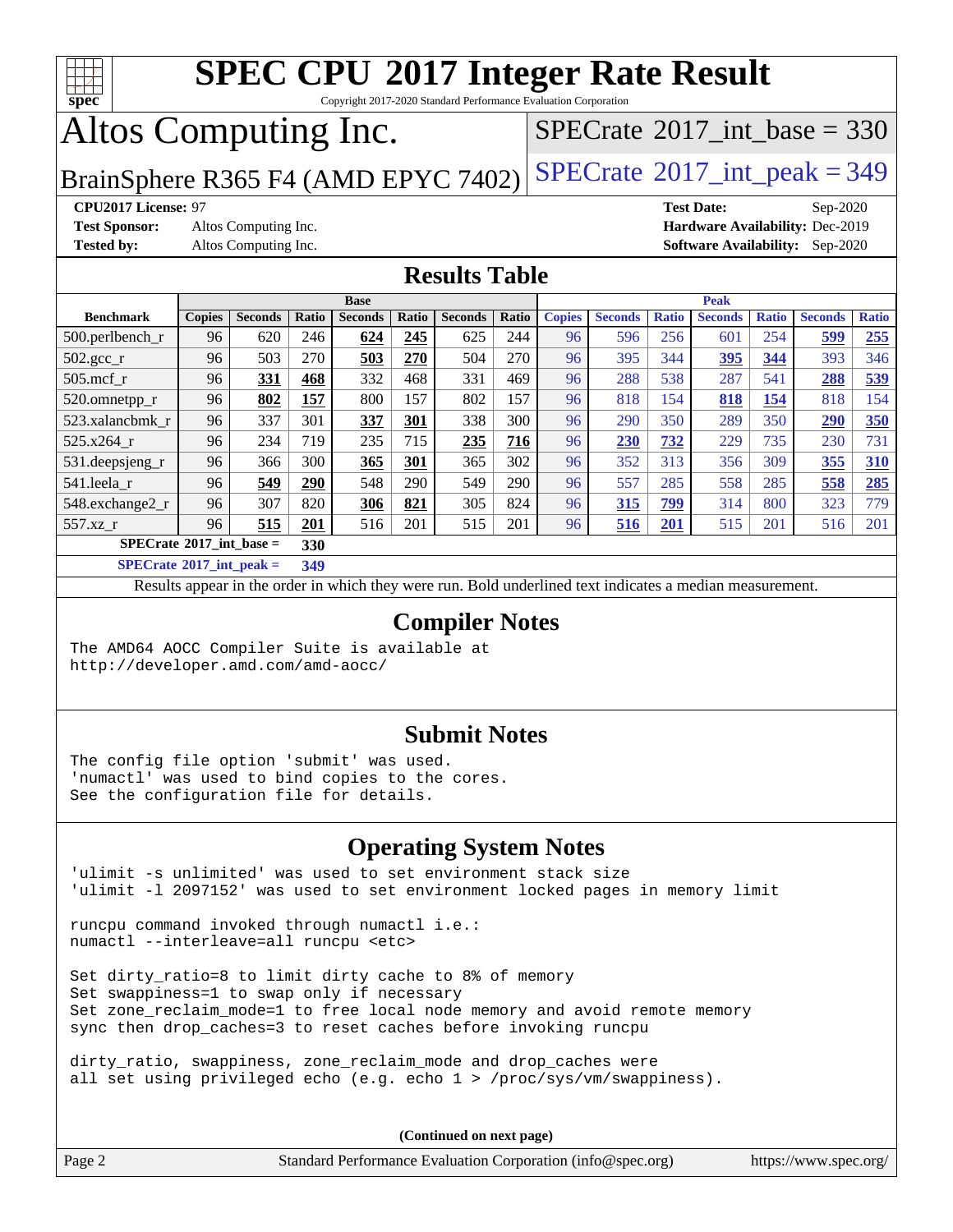

Copyright 2017-2020 Standard Performance Evaluation Corporation

Altos Computing Inc.

 $SPECTate@2017_int\_base = 330$ 

BrainSphere R365 F4 (AMD EPYC 7402) [SPECrate](http://www.spec.org/auto/cpu2017/Docs/result-fields.html#SPECrate2017intpeak)®[2017\\_int\\_peak = 3](http://www.spec.org/auto/cpu2017/Docs/result-fields.html#SPECrate2017intpeak)49

**[Test Sponsor:](http://www.spec.org/auto/cpu2017/Docs/result-fields.html#TestSponsor)** Altos Computing Inc. **[Hardware Availability:](http://www.spec.org/auto/cpu2017/Docs/result-fields.html#HardwareAvailability)** Dec-2019 **[Tested by:](http://www.spec.org/auto/cpu2017/Docs/result-fields.html#Testedby)** Altos Computing Inc. **[Software Availability:](http://www.spec.org/auto/cpu2017/Docs/result-fields.html#SoftwareAvailability)** Sep-2020

**[CPU2017 License:](http://www.spec.org/auto/cpu2017/Docs/result-fields.html#CPU2017License)** 97 **[Test Date:](http://www.spec.org/auto/cpu2017/Docs/result-fields.html#TestDate)** Sep-2020

### **[Operating System Notes \(Continued\)](http://www.spec.org/auto/cpu2017/Docs/result-fields.html#OperatingSystemNotes)**

Transparent huge pages set to 'always' for this run (OS default)

### **[Environment Variables Notes](http://www.spec.org/auto/cpu2017/Docs/result-fields.html#EnvironmentVariablesNotes)**

Environment variables set by runcpu before the start of the run: LD\_LIBRARY\_PATH = "/home/cpu2017/amd\_rate\_aocc200\_rome\_C\_lib/64;/home/cpu2017/amd\_rate\_aoc c200\_rome\_C\_lib/32:" MALLOC\_CONF = "retain:true"

### **[General Notes](http://www.spec.org/auto/cpu2017/Docs/result-fields.html#GeneralNotes)**

Binaries were compiled on a system with 2x AMD EPYC 7601 CPU + 512GB Memory using Fedora 26

NA: The test sponsor attests, as of date of publication, that CVE-2017-5754 (Meltdown) is mitigated in the system as tested and documented. Yes: The test sponsor attests, as of date of publication, that CVE-2017-5753 (Spectre variant 1) is mitigated in the system as tested and documented. Yes: The test sponsor attests, as of date of publication, that CVE-2017-5715 (Spectre variant 2) is mitigated in the system as tested and documented.

jemalloc: configured and built with GCC v9.1.0 in Ubuntu 19.04 with -O3 -znver2 -flto jemalloc 5.2.0 is available here: <https://github.com/jemalloc/jemalloc/releases/download/5.2.0/jemalloc-5.2.0.tar.bz2>

### **[Platform Notes](http://www.spec.org/auto/cpu2017/Docs/result-fields.html#PlatformNotes)**

BIOS Configuration: Power Policy Quick Settings set to Best Performance NUMA Nodes Per Socket set to NPS4

 Sysinfo program /home/cpu2017/bin/sysinfo Rev: r6365 of 2019-08-21 295195f888a3d7edb1e6e46a485a0011 running on r365f4 Sat Sep 26 06:20:23 2020

 SUT (System Under Test) info as seen by some common utilities. For more information on this section, see <https://www.spec.org/cpu2017/Docs/config.html#sysinfo>

 From /proc/cpuinfo model name : AMD EPYC 7402 24-Core Processor 2 "physical id"s (chips) 96 "processors"

**(Continued on next page)**

Page 3 Standard Performance Evaluation Corporation [\(info@spec.org\)](mailto:info@spec.org) <https://www.spec.org/>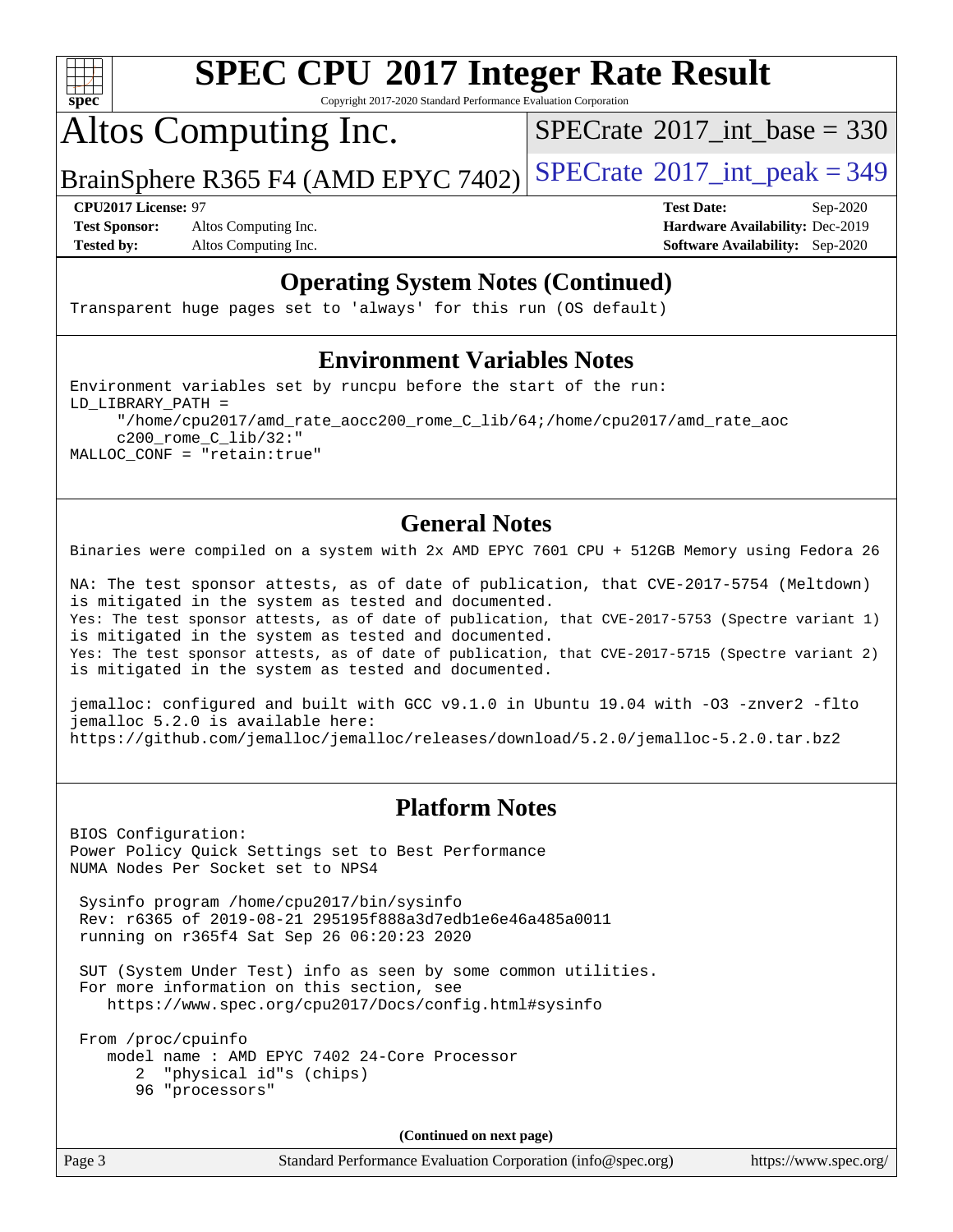| spec <sup>®</sup>                                                                                                |                                                                                                                                                                                                                                                                                                                                                                                                                                                                                                                                                                                                                                             | <b>SPEC CPU®2017 Integer Rate Result</b><br>Copyright 2017-2020 Standard Performance Evaluation Corporation                                                                                                                                                                                                                                                                                                                                                                                                                                                                                                                                                                                                                                                                                                                                                                                                                                                                                                                                                                                                                                                                                                                                                                          |  |                                             |  |  |  |  |
|------------------------------------------------------------------------------------------------------------------|---------------------------------------------------------------------------------------------------------------------------------------------------------------------------------------------------------------------------------------------------------------------------------------------------------------------------------------------------------------------------------------------------------------------------------------------------------------------------------------------------------------------------------------------------------------------------------------------------------------------------------------------|--------------------------------------------------------------------------------------------------------------------------------------------------------------------------------------------------------------------------------------------------------------------------------------------------------------------------------------------------------------------------------------------------------------------------------------------------------------------------------------------------------------------------------------------------------------------------------------------------------------------------------------------------------------------------------------------------------------------------------------------------------------------------------------------------------------------------------------------------------------------------------------------------------------------------------------------------------------------------------------------------------------------------------------------------------------------------------------------------------------------------------------------------------------------------------------------------------------------------------------------------------------------------------------|--|---------------------------------------------|--|--|--|--|
|                                                                                                                  | Altos Computing Inc.                                                                                                                                                                                                                                                                                                                                                                                                                                                                                                                                                                                                                        |                                                                                                                                                                                                                                                                                                                                                                                                                                                                                                                                                                                                                                                                                                                                                                                                                                                                                                                                                                                                                                                                                                                                                                                                                                                                                      |  | $SPECTate$ <sup>®</sup> 2017_int_base = 330 |  |  |  |  |
|                                                                                                                  |                                                                                                                                                                                                                                                                                                                                                                                                                                                                                                                                                                                                                                             | BrainSphere R365 F4 (AMD EPYC 7402)                                                                                                                                                                                                                                                                                                                                                                                                                                                                                                                                                                                                                                                                                                                                                                                                                                                                                                                                                                                                                                                                                                                                                                                                                                                  |  | $SPECTate$ <sup>®</sup> 2017_int_peak = 349 |  |  |  |  |
|                                                                                                                  | CPU2017 License: 97<br><b>Test Date:</b><br>Sep-2020                                                                                                                                                                                                                                                                                                                                                                                                                                                                                                                                                                                        |                                                                                                                                                                                                                                                                                                                                                                                                                                                                                                                                                                                                                                                                                                                                                                                                                                                                                                                                                                                                                                                                                                                                                                                                                                                                                      |  |                                             |  |  |  |  |
| <b>Test Sponsor:</b><br>Altos Computing Inc.<br>Hardware Availability: Dec-2019                                  |                                                                                                                                                                                                                                                                                                                                                                                                                                                                                                                                                                                                                                             |                                                                                                                                                                                                                                                                                                                                                                                                                                                                                                                                                                                                                                                                                                                                                                                                                                                                                                                                                                                                                                                                                                                                                                                                                                                                                      |  |                                             |  |  |  |  |
| <b>Tested by:</b>                                                                                                | Altos Computing Inc.                                                                                                                                                                                                                                                                                                                                                                                                                                                                                                                                                                                                                        |                                                                                                                                                                                                                                                                                                                                                                                                                                                                                                                                                                                                                                                                                                                                                                                                                                                                                                                                                                                                                                                                                                                                                                                                                                                                                      |  | <b>Software Availability:</b> Sep-2020      |  |  |  |  |
|                                                                                                                  |                                                                                                                                                                                                                                                                                                                                                                                                                                                                                                                                                                                                                                             | <b>Platform Notes (Continued)</b>                                                                                                                                                                                                                                                                                                                                                                                                                                                                                                                                                                                                                                                                                                                                                                                                                                                                                                                                                                                                                                                                                                                                                                                                                                                    |  |                                             |  |  |  |  |
|                                                                                                                  | cpu cores : 24<br>siblings : 48<br>From lscpu:<br>Architecture:<br>$CPU$ op-mode( $s$ ):<br>Byte Order:<br>CPU(s):<br>On-line CPU(s) list: $0-95$<br>Thread(s) per core:<br>$Core(s)$ per socket:<br>Socket(s):<br>NUMA $node(s):$<br>Vendor ID:<br>CPU family:<br>Model:<br>Model name:<br>Stepping:<br>CPU MHz:<br>CPU max MHz:<br>CPU min MHz:<br>BogoMIPS:<br>Virtualization:<br>L1d cache:<br>Lli cache:<br>L2 cache:<br>L3 cache:<br>NUMA node0 CPU(s):<br>NUMA nodel CPU(s):<br>NUMA node2 CPU(s):<br>NUMA node3 CPU(s):<br>NUMA $node4$ $CPU(s):$<br>NUMA $node5$ CPU $(s)$ :<br>NUMA node6 CPU(s):<br>NUMA node7 CPU(s):<br>Flaqs: | cores, siblings (Caution: counting these is hw and system dependent. The following<br>excerpts from /proc/cpuinfo might not be reliable. Use with caution.)<br>physical 0: cores 0 1 2 4 5 6 8 9 10 12 13 14 16 17 18 20 21 22 24 25 26 28 29 30<br>physical 1: cores 0 1 2 4 5 6 8 9 10 12 13 14 16 17 18 20 21 22 24 25 26 28 29 30<br>x86 64<br>$32$ -bit, $64$ -bit<br>Little Endian<br>96<br>2<br>24<br>2<br>8<br>AuthenticAMD<br>23<br>49<br>AMD EPYC 7402 24-Core Processor<br>$\Omega$<br>1781.486<br>2800.0000<br>1500.0000<br>5599.81<br>$AMD-V$<br>32K<br>32K<br>512K<br>16384K<br>$0 - 5, 48 - 53$<br>$6 - 11, 54 - 59$<br>$12 - 17,60 - 65$<br>$18 - 23,66 - 71$<br>$24 - 29, 72 - 77$<br>$30 - 35, 78 - 83$<br>$36 - 41, 84 - 89$<br>$42 - 47, 90 - 95$<br>fpu vme de pse tsc msr pae mce cx8 apic sep mtrr pge mca cmov<br>pat pse36 clflush mmx fxsr sse sse2 ht syscall nx mmxext fxsr_opt pdpe1gb rdtscp lm<br>constant_tsc rep_good nopl xtopology nonstop_tsc cpuid extd_apicid aperfmperf pni<br>pclmulqdq monitor ssse3 fma cx16 sse4_1 sse4_2 movbe popcnt aes xsave avx f16c<br>rdrand lahf_lm cmp_legacy svm extapic cr8_legacy abm sse4a misalignsse 3dnowprefetch<br>osvw ibs skinit wdt tce topoext perfctr_core perfctr_nb bpext perfctr_llc mwaitx cpb |  |                                             |  |  |  |  |
|                                                                                                                  |                                                                                                                                                                                                                                                                                                                                                                                                                                                                                                                                                                                                                                             | cat_13 cdp_13 hw_pstate sme ssbd ibrs ibpb stibp vmmcall fsgsbase bmil avx2 smep                                                                                                                                                                                                                                                                                                                                                                                                                                                                                                                                                                                                                                                                                                                                                                                                                                                                                                                                                                                                                                                                                                                                                                                                     |  |                                             |  |  |  |  |
| bmi2 cqm rdt_a rdseed adx smap clflushopt clwb sha_ni xsaveopt xsavec xgetbv1 xsaves<br>(Continued on next page) |                                                                                                                                                                                                                                                                                                                                                                                                                                                                                                                                                                                                                                             |                                                                                                                                                                                                                                                                                                                                                                                                                                                                                                                                                                                                                                                                                                                                                                                                                                                                                                                                                                                                                                                                                                                                                                                                                                                                                      |  |                                             |  |  |  |  |
| Page 4                                                                                                           |                                                                                                                                                                                                                                                                                                                                                                                                                                                                                                                                                                                                                                             | Standard Performance Evaluation Corporation (info@spec.org)                                                                                                                                                                                                                                                                                                                                                                                                                                                                                                                                                                                                                                                                                                                                                                                                                                                                                                                                                                                                                                                                                                                                                                                                                          |  | https://www.spec.org/                       |  |  |  |  |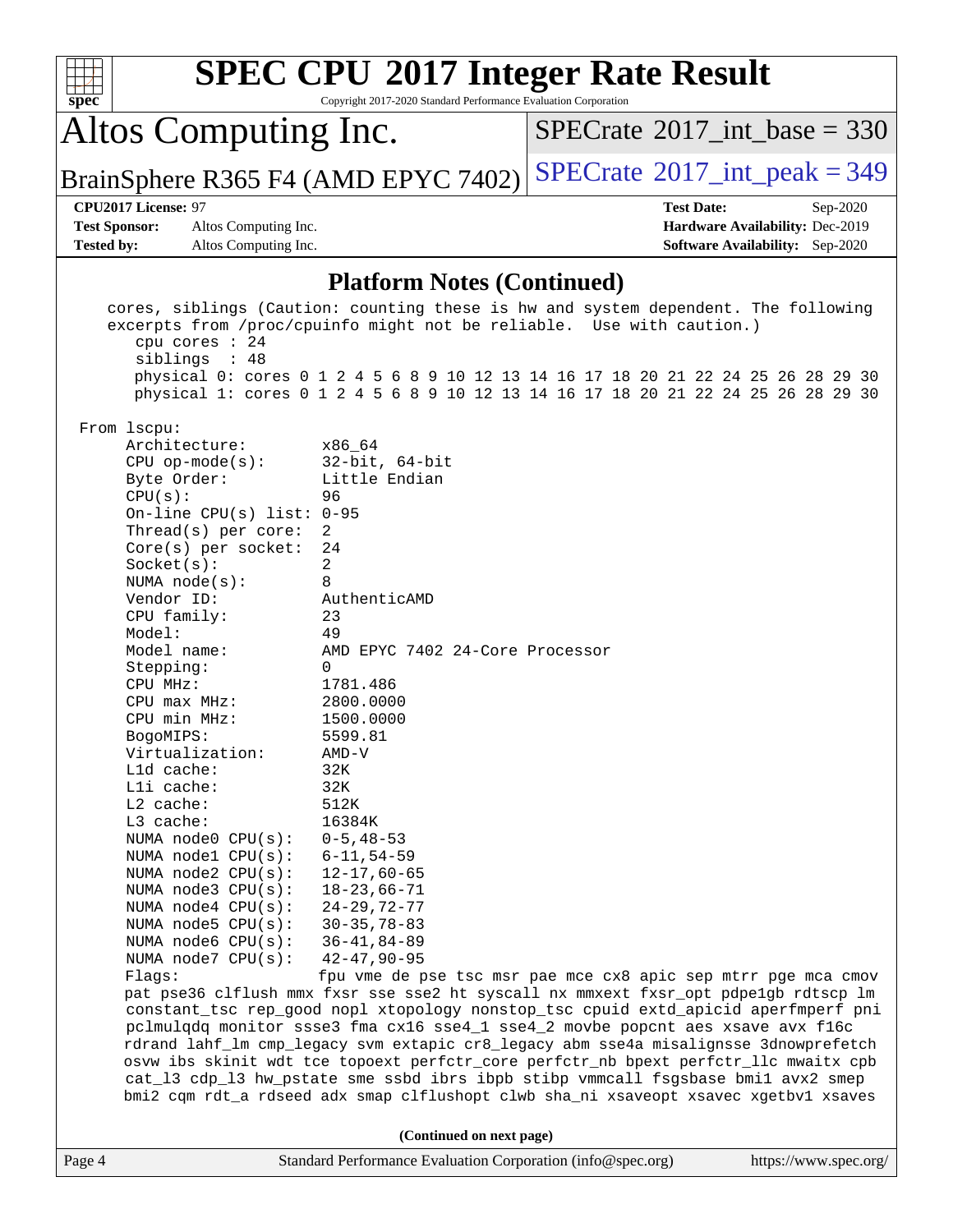| Altos Computing Inc.<br>$SPECrate^{\circ}2017\_int\_base = 330$<br>BrainSphere R365 F4 (AMD EPYC 7402)<br>CPU2017 License: 97<br><b>Test Date:</b><br>Sep-2020<br><b>Test Sponsor:</b><br>Altos Computing Inc.<br>Hardware Availability: Dec-2019<br><b>Tested by:</b><br><b>Software Availability:</b> Sep-2020<br>Altos Computing Inc.<br><b>Platform Notes (Continued)</b><br>cqm_llc cqm_occup_llc cqm_mbm_total cqm_mbm_local clzero irperf xsaveerptr arat npt<br>lbrv svm_lock nrip_save tsc_scale vmcb_clean flushbyasid decodeassists pausefilter<br>pfthreshold avic v_vmsave_vmload vgif umip rdpid overflow_recov succor smca<br>/proc/cpuinfo cache data<br>cache size : 512 KB<br>From numactl --hardware WARNING: a numactl 'node' might or might not correspond to a<br>physical chip.<br>$available: 8 nodes (0-7)$<br>node 0 cpus: 0 1 2 3 4 5 48 49 50 51 52 53<br>node 0 size: 64387 MB<br>node 0 free: 64038 MB<br>node 1 cpus: 6 7 8 9 10 11 54 55 56 57 58 59<br>node 1 size: 64505 MB<br>node 1 free: 64125 MB<br>node 2 cpus: 12 13 14 15 16 17 60 61 62 63 64 65<br>node 2 size: 64505 MB<br>node 2 free: 64172 MB<br>node 3 cpus: 18 19 20 21 22 23 66 67 68 69 70 71<br>node 3 size: 64493 MB<br>node 3 free: 64130 MB<br>node 4 cpus: 24 25 26 27 28 29 72 73 74 75 76 77<br>node 4 size: 64484 MB<br>node 4 free: 64223 MB<br>node 5 cpus: 30 31 32 33 34 35 78 79 80 81 82 83<br>node 5 size: 64505 MB<br>node 5 free: 64273 MB<br>node 6 cpus: 36 37 38 39 40 41 84 85 86 87 88 89<br>node 6 size: 64505 MB<br>node 6 free: 64182 MB<br>node 7 cpus: 42 43 44 45 46 47 90 91 92 93 94 95<br>node 7 size: 64503 MB<br>node 7 free: 64240 MB<br>node distances:<br>node<br>$\mathbf{0}$<br>$\mathbf{1}$<br>2<br>3<br>6<br>4<br>5<br>7<br>32<br>0:<br>12<br>12<br>32<br>32<br>32<br>10<br>12<br>32<br>32<br>1:<br>12<br>10<br>12<br>12<br>32<br>32<br>2:<br>12<br>10<br>12<br>32<br>32<br>32<br>32<br>12<br>3:<br>12<br>12<br>12<br>10<br>32<br>32<br>32<br>32<br>4:<br>32<br>32<br>32<br>32<br>12<br>12<br>12<br>10<br>32<br>5:<br>32<br>32<br>32<br>12<br>10<br>12<br>12<br>6:<br>32<br>32<br>32<br>32<br>12<br>12<br>12<br>10<br>7:<br>32<br>32<br>32<br>32<br>12<br>12<br>12<br>10<br>From /proc/meminfo<br>MemTotal:<br>528272868 kB<br>(Continued on next page)<br>Page 5<br>Standard Performance Evaluation Corporation (info@spec.org) | spec | Copyright 2017-2020 Standard Performance Evaluation Corporation | <b>SPEC CPU®2017 Integer Rate Result</b> |  |  |  |  |  |
|-----------------------------------------------------------------------------------------------------------------------------------------------------------------------------------------------------------------------------------------------------------------------------------------------------------------------------------------------------------------------------------------------------------------------------------------------------------------------------------------------------------------------------------------------------------------------------------------------------------------------------------------------------------------------------------------------------------------------------------------------------------------------------------------------------------------------------------------------------------------------------------------------------------------------------------------------------------------------------------------------------------------------------------------------------------------------------------------------------------------------------------------------------------------------------------------------------------------------------------------------------------------------------------------------------------------------------------------------------------------------------------------------------------------------------------------------------------------------------------------------------------------------------------------------------------------------------------------------------------------------------------------------------------------------------------------------------------------------------------------------------------------------------------------------------------------------------------------------------------------------------------------------------------------------------------------------------------------------------------------------------------------------------------------------------------------------------------------------------------------------------------------------------------------------------------------------------------------------------------------------------------------------------------------------------------------------------------------------------------------------------|------|-----------------------------------------------------------------|------------------------------------------|--|--|--|--|--|
|                                                                                                                                                                                                                                                                                                                                                                                                                                                                                                                                                                                                                                                                                                                                                                                                                                                                                                                                                                                                                                                                                                                                                                                                                                                                                                                                                                                                                                                                                                                                                                                                                                                                                                                                                                                                                                                                                                                                                                                                                                                                                                                                                                                                                                                                                                                                                                             |      |                                                                 |                                          |  |  |  |  |  |
|                                                                                                                                                                                                                                                                                                                                                                                                                                                                                                                                                                                                                                                                                                                                                                                                                                                                                                                                                                                                                                                                                                                                                                                                                                                                                                                                                                                                                                                                                                                                                                                                                                                                                                                                                                                                                                                                                                                                                                                                                                                                                                                                                                                                                                                                                                                                                                             |      |                                                                 | $SPECTate@2017_int\_peak = 349$          |  |  |  |  |  |
|                                                                                                                                                                                                                                                                                                                                                                                                                                                                                                                                                                                                                                                                                                                                                                                                                                                                                                                                                                                                                                                                                                                                                                                                                                                                                                                                                                                                                                                                                                                                                                                                                                                                                                                                                                                                                                                                                                                                                                                                                                                                                                                                                                                                                                                                                                                                                                             |      |                                                                 |                                          |  |  |  |  |  |
|                                                                                                                                                                                                                                                                                                                                                                                                                                                                                                                                                                                                                                                                                                                                                                                                                                                                                                                                                                                                                                                                                                                                                                                                                                                                                                                                                                                                                                                                                                                                                                                                                                                                                                                                                                                                                                                                                                                                                                                                                                                                                                                                                                                                                                                                                                                                                                             |      |                                                                 |                                          |  |  |  |  |  |
| https://www.spec.org/                                                                                                                                                                                                                                                                                                                                                                                                                                                                                                                                                                                                                                                                                                                                                                                                                                                                                                                                                                                                                                                                                                                                                                                                                                                                                                                                                                                                                                                                                                                                                                                                                                                                                                                                                                                                                                                                                                                                                                                                                                                                                                                                                                                                                                                                                                                                                       |      |                                                                 |                                          |  |  |  |  |  |
|                                                                                                                                                                                                                                                                                                                                                                                                                                                                                                                                                                                                                                                                                                                                                                                                                                                                                                                                                                                                                                                                                                                                                                                                                                                                                                                                                                                                                                                                                                                                                                                                                                                                                                                                                                                                                                                                                                                                                                                                                                                                                                                                                                                                                                                                                                                                                                             |      |                                                                 |                                          |  |  |  |  |  |
|                                                                                                                                                                                                                                                                                                                                                                                                                                                                                                                                                                                                                                                                                                                                                                                                                                                                                                                                                                                                                                                                                                                                                                                                                                                                                                                                                                                                                                                                                                                                                                                                                                                                                                                                                                                                                                                                                                                                                                                                                                                                                                                                                                                                                                                                                                                                                                             |      |                                                                 |                                          |  |  |  |  |  |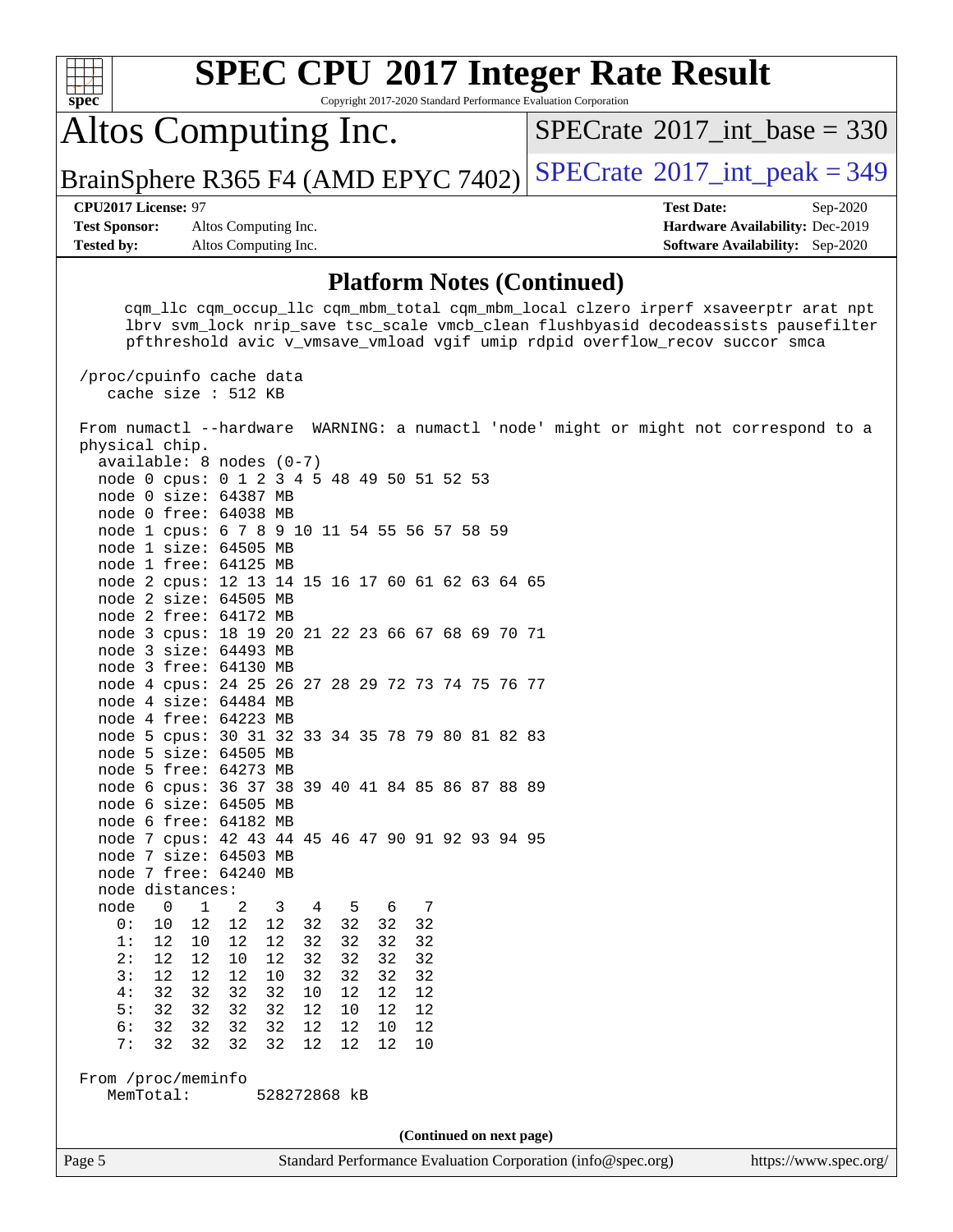| <b>SPEC CPU®2017 Integer Rate Result</b><br>spec<br>Copyright 2017-2020 Standard Performance Evaluation Corporation                                       |                                                                                                     |
|-----------------------------------------------------------------------------------------------------------------------------------------------------------|-----------------------------------------------------------------------------------------------------|
| Altos Computing Inc.                                                                                                                                      | $SPECTate$ <sup>®</sup> 2017_int_base = 330                                                         |
| BrainSphere R365 F4 (AMD EPYC 7402)                                                                                                                       | $SPECrate^{\circ}2017\_int\_peak = 349$                                                             |
| CPU2017 License: 97<br><b>Test Sponsor:</b><br>Altos Computing Inc.<br><b>Tested by:</b><br>Altos Computing Inc.                                          | <b>Test Date:</b><br>Sep-2020<br>Hardware Availability: Dec-2019<br>Software Availability: Sep-2020 |
| <b>Platform Notes (Continued)</b>                                                                                                                         |                                                                                                     |
| HugePages_Total:<br>0<br>Hugepagesize:<br>2048 kB                                                                                                         |                                                                                                     |
| /usr/bin/lsb_release -d<br>Ubuntu 18.04.2 LTS                                                                                                             |                                                                                                     |
| From /etc/*release* /etc/*version*<br>debian_version: buster/sid                                                                                          |                                                                                                     |
| os-release:<br>NAME="Ubuntu"<br>VERSION="18.04.2 LTS (Bionic Beaver)"                                                                                     |                                                                                                     |
| ID=ubuntu<br>ID_LIKE=debian<br>PRETTY_NAME="Ubuntu 18.04.2 LTS"                                                                                           |                                                                                                     |
| VERSION_ID="18.04"<br>HOME_URL="https://www.ubuntu.com/"<br>SUPPORT_URL="https://help.ubuntu.com/"                                                        |                                                                                                     |
| uname $-a$ :<br>Linux r365f4 4.15.0-117-generic #118-Ubuntu SMP Fri Sep 4 20:02:41 UTC 2020 x86_64<br>x86_64 x86_64 GNU/Linux                             |                                                                                                     |
| Kernel self-reported vulnerability status:                                                                                                                |                                                                                                     |
| itlb_multihit:<br>CVE-2018-3620 (L1 Terminal Fault):                                                                                                      | Not affected<br>Not affected                                                                        |
| Microarchitectural Data Sampling:<br>CVE-2017-5754 (Meltdown):<br>CVE-2018-3639 (Speculative Store Bypass): Mitigation: Speculative Store Bypass disabled | Not affected<br>Not affected                                                                        |
| CVE-2017-5753 (Spectre variant 1):                                                                                                                        | via prctl and seccomp<br>Mitigation: usercopy/swapgs barriers and __user<br>pointer sanitization    |
| $CVE-2017-5715$ (Spectre variant 2):<br>filling                                                                                                           | Mitigation: Full AMD retpoline, IBPB:<br>conditional, IBRS_FW, STIBP: conditional, RSB              |
| srbds:<br>tsx_async_abort:                                                                                                                                | Not affected<br>Not affected                                                                        |
| run-level 5 Sep 14 06:57                                                                                                                                  |                                                                                                     |
| SPEC is set to: /home/cpu2017<br>Filesystem<br>Type Size Used Avail Use% Mounted on<br>ext4 1.5T 704G 688G 51% /<br>/dev/sda2                             |                                                                                                     |
| From /sys/devices/virtual/dmi/id<br>BIOS:<br>GIGABYTE R11 10/25/2019<br>Vendor: Acer                                                                      |                                                                                                     |
| (Continued on next page)                                                                                                                                  |                                                                                                     |
| Page 6<br>Standard Performance Evaluation Corporation (info@spec.org)                                                                                     | https://www.spec.org/                                                                               |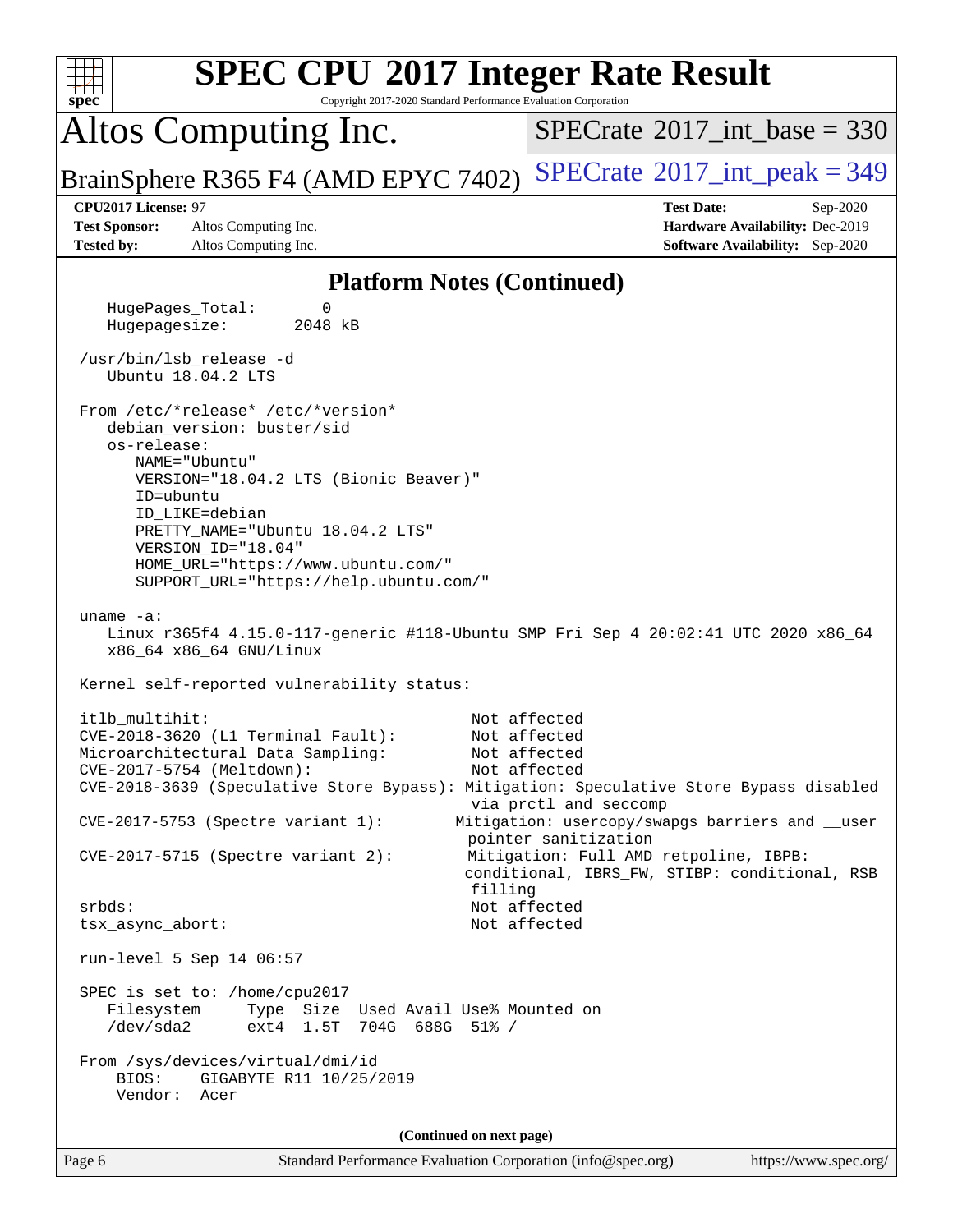| <b>SPEC CPU®2017 Integer Rate Result</b><br>Copyright 2017-2020 Standard Performance Evaluation Corporation<br>spec <sup>®</sup>                                                                                                                                                                                                                                                                                                                                                                                                                                                                                                                                                                                                                                           |                                                                                                            |
|----------------------------------------------------------------------------------------------------------------------------------------------------------------------------------------------------------------------------------------------------------------------------------------------------------------------------------------------------------------------------------------------------------------------------------------------------------------------------------------------------------------------------------------------------------------------------------------------------------------------------------------------------------------------------------------------------------------------------------------------------------------------------|------------------------------------------------------------------------------------------------------------|
| Altos Computing Inc.                                                                                                                                                                                                                                                                                                                                                                                                                                                                                                                                                                                                                                                                                                                                                       | $SPECrate^{\circledast}2017$ int base = 330                                                                |
| BrainSphere R365 F4 (AMD EPYC 7402)                                                                                                                                                                                                                                                                                                                                                                                                                                                                                                                                                                                                                                                                                                                                        | $SPECrate^{\circ}2017\_int\_peak = 349$                                                                    |
| CPU2017 License: 97<br><b>Test Sponsor:</b><br>Altos Computing Inc.<br>Altos Computing Inc.<br><b>Tested by:</b>                                                                                                                                                                                                                                                                                                                                                                                                                                                                                                                                                                                                                                                           | <b>Test Date:</b><br>Sep-2020<br>Hardware Availability: Dec-2019<br><b>Software Availability:</b> Sep-2020 |
| <b>Platform Notes (Continued)</b>                                                                                                                                                                                                                                                                                                                                                                                                                                                                                                                                                                                                                                                                                                                                          |                                                                                                            |
| Product: Altos R365 F4<br>Product Family: Server<br>Serial: DJ7002921A0002                                                                                                                                                                                                                                                                                                                                                                                                                                                                                                                                                                                                                                                                                                 |                                                                                                            |
| Additional information from dmidecode follows. WARNING: Use caution when you interpret<br>this section. The 'dmidecode' program reads system data which is "intended to allow<br>hardware to be accurately determined", but the intent may not be met, as there are<br>frequent changes to hardware, firmware, and the "DMTF SMBIOS" standard.<br>Memory:                                                                                                                                                                                                                                                                                                                                                                                                                  |                                                                                                            |
| 16x Samsung M393A4K40DB3-CWE 32 GB 2 rank 3200<br>16x Unknown Unknown                                                                                                                                                                                                                                                                                                                                                                                                                                                                                                                                                                                                                                                                                                      |                                                                                                            |
| (End of data from sysinfo program)                                                                                                                                                                                                                                                                                                                                                                                                                                                                                                                                                                                                                                                                                                                                         |                                                                                                            |
| <b>Compiler Version Notes</b><br>$502.$ $\text{gcc\_r}$ (peak)<br>C<br>AOCC.LLVM.2.0.0.B191.2019_07_19 clang version 8.0.0 (CLANG: Jenkins<br>AOCC_2_0_0-Build#191) (based on LLVM AOCC.LLVM.2.0.0.B191.2019_07_19)<br>Target: i386-unknown-linux-gnu<br>Thread model: posix<br>InstalledDir: /sppo/dev/compilers/aocc-compiler-2.0.0/bin<br>500.perlbench_r(base, peak) 502.gcc_r(base) 505.mcf_r(base, peak)<br>C<br>525.x264_r(base, peak) 557.xz_r(base, peak)<br>AOCC.LLVM.2.0.0.B191.2019_07_19 clang version 8.0.0 (CLANG: Jenkins<br>AOCC_2_0_0-Build#191) (based on LLVM AOCC.LLVM.2.0.0.B191.2019_07_19)<br>Target: x86_64-unknown-linux-gnu<br>Thread model: posix<br>InstalledDir: /sppo/dev/compilers/aocc-compiler-2.0.0/bin<br>$\vert$ 502.gcc_r(peak)<br>C | ----------------                                                                                           |
| AOCC.LLVM.2.0.0.B191.2019_07_19 clang version 8.0.0 (CLANG: Jenkins<br>AOCC_2_0_0-Build#191) (based on LLVM AOCC.LLVM.2.0.0.B191.2019_07_19)<br>Target: i386-unknown-linux-gnu<br>Thread model: posix<br>InstalledDir: /sppo/dev/compilers/aocc-compiler-2.0.0/bin                                                                                                                                                                                                                                                                                                                                                                                                                                                                                                         | ________________________                                                                                   |
| (Continued on next page)                                                                                                                                                                                                                                                                                                                                                                                                                                                                                                                                                                                                                                                                                                                                                   |                                                                                                            |
| Page 7<br>Standard Performance Evaluation Corporation (info@spec.org)                                                                                                                                                                                                                                                                                                                                                                                                                                                                                                                                                                                                                                                                                                      | https://www.spec.org/                                                                                      |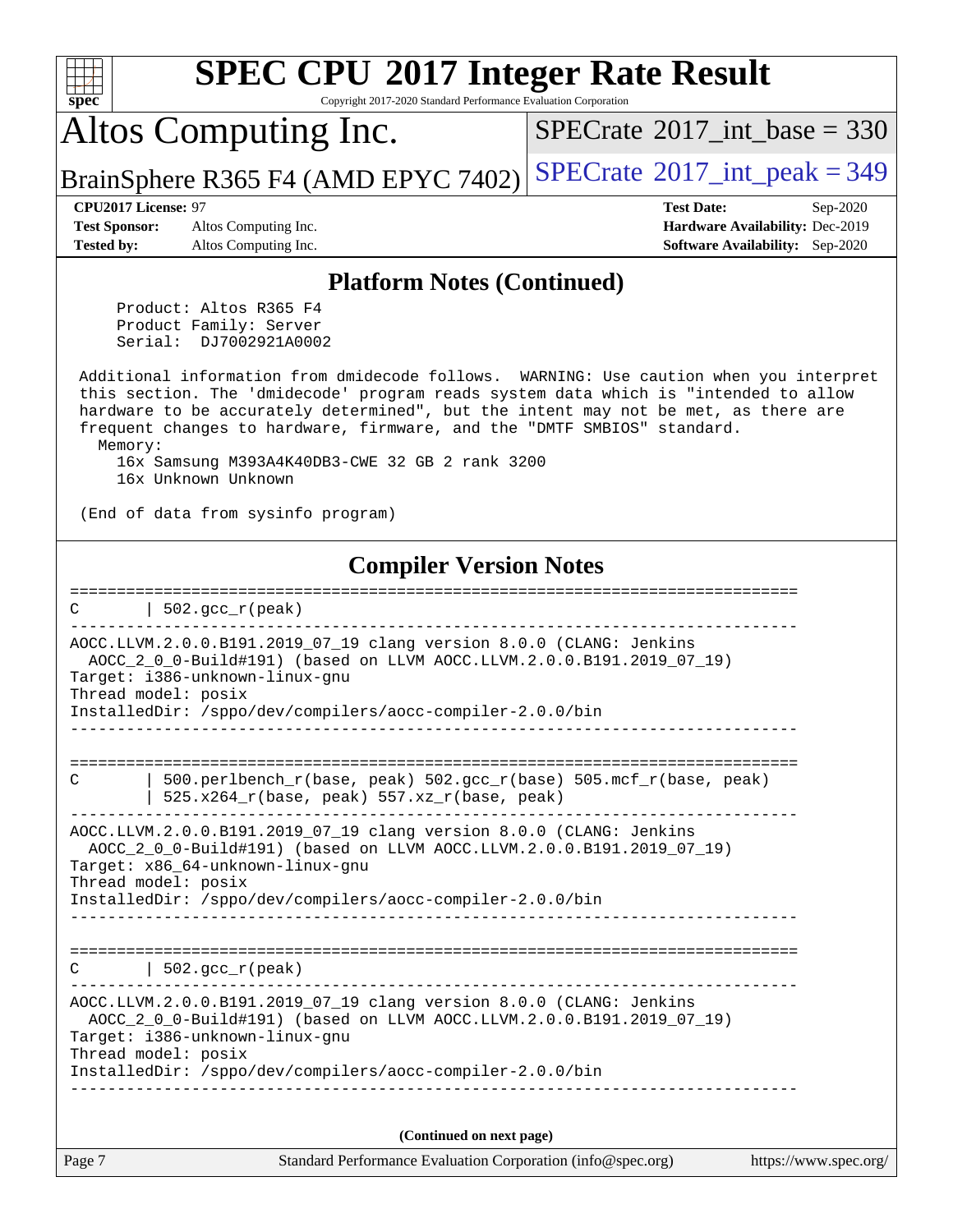| <b>SPEC CPU®2017 Integer Rate Result</b><br>Copyright 2017-2020 Standard Performance Evaluation Corporation<br>spec <sup>®</sup>                                                                                                                                                                                                                                                              |                                                                                                            |
|-----------------------------------------------------------------------------------------------------------------------------------------------------------------------------------------------------------------------------------------------------------------------------------------------------------------------------------------------------------------------------------------------|------------------------------------------------------------------------------------------------------------|
| Altos Computing Inc.                                                                                                                                                                                                                                                                                                                                                                          | $SPECTate$ <sup>®</sup> 2017_int_base = 330                                                                |
| BrainSphere R365 F4 (AMD EPYC 7402)                                                                                                                                                                                                                                                                                                                                                           | $SPECrate@2017(int peak = 349$                                                                             |
| <b>CPU2017 License: 97</b><br><b>Test Sponsor:</b><br>Altos Computing Inc.<br>Tested by:<br>Altos Computing Inc.                                                                                                                                                                                                                                                                              | <b>Test Date:</b><br>Sep-2020<br>Hardware Availability: Dec-2019<br><b>Software Availability:</b> Sep-2020 |
| <b>Compiler Version Notes (Continued)</b>                                                                                                                                                                                                                                                                                                                                                     |                                                                                                            |
| 500.perlbench_r(base, peak) 502.gcc_r(base) 505.mcf_r(base, peak)<br>C<br>525.x264_r(base, peak) 557.xz_r(base, peak)<br>AOCC.LLVM.2.0.0.B191.2019_07_19 clang version 8.0.0 (CLANG: Jenkins<br>AOCC_2_0_0-Build#191) (based on LLVM AOCC.LLVM.2.0.0.B191.2019_07_19)<br>Target: x86_64-unknown-linux-gnu<br>Thread model: posix<br>InstalledDir: /sppo/dev/compilers/aocc-compiler-2.0.0/bin |                                                                                                            |
| 523.xalancbmk_r(peak)<br>$C++$<br>AOCC.LLVM.2.0.0.B191.2019_07_19 clang version 8.0.0 (CLANG: Jenkins<br>AOCC_2_0_0-Build#191) (based on LLVM AOCC.LLVM.2.0.0.B191.2019_07_19)                                                                                                                                                                                                                |                                                                                                            |
| Target: i386-unknown-linux-gnu<br>Thread model: posix<br>InstalledDir: /sppo/dev/compilers/aocc-compiler-2.0.0/bin                                                                                                                                                                                                                                                                            |                                                                                                            |
| 520.omnetpp_r(base, peak) 523.xalancbmk_r(base)<br>$C++$<br>531.deepsjeng_r(base, peak) 541.leela_r(base, peak)<br>AOCC.LLVM.2.0.0.B191.2019_07_19 clang version 8.0.0 (CLANG: Jenkins<br>AOCC_2_0_0-Build#191) (based on LLVM AOCC.LLVM.2.0.0.B191.2019_07_19)<br>Target: x86_64-unknown-linux-gnu<br>Thread model: posix<br>InstalledDir: /sppo/dev/compilers/aocc-compiler-2.0.0/bin       |                                                                                                            |
| 523.xalancbmk_r(peak)<br>C++<br>AOCC.LLVM.2.0.0.B191.2019_07_19 clang version 8.0.0 (CLANG: Jenkins<br>AOCC_2_0_0-Build#191) (based on LLVM AOCC.LLVM.2.0.0.B191.2019_07_19)<br>Target: i386-unknown-linux-gnu<br>Thread model: posix<br>InstalledDir: /sppo/dev/compilers/aocc-compiler-2.0.0/bin                                                                                            |                                                                                                            |
| 520.omnetpp_r(base, peak) 523.xalancbmk_r(base)<br>$C++$<br>531.deepsjeng_r(base, peak) 541.leela_r(base, peak)                                                                                                                                                                                                                                                                               |                                                                                                            |
| (Continued on next page)                                                                                                                                                                                                                                                                                                                                                                      |                                                                                                            |
| Page 8<br>Standard Performance Evaluation Corporation (info@spec.org)                                                                                                                                                                                                                                                                                                                         | https://www.spec.org/                                                                                      |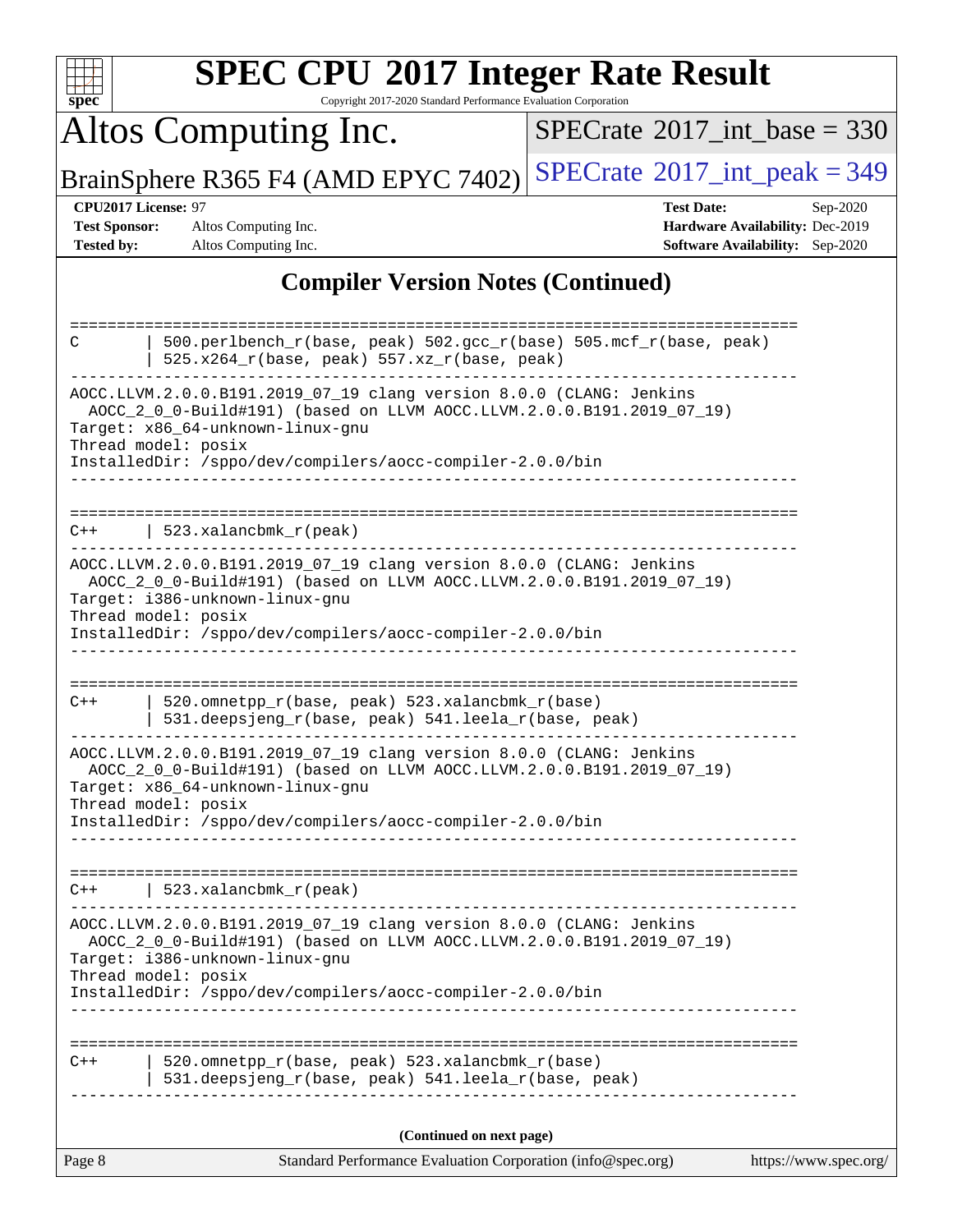

Copyright 2017-2020 Standard Performance Evaluation Corporation

Altos Computing Inc.

 $SPECTate@2017_int\_base = 330$ 

BrainSphere R365 F4 (AMD EPYC 7402) [SPECrate](http://www.spec.org/auto/cpu2017/Docs/result-fields.html#SPECrate2017intpeak)<sup>®</sup>[2017\\_int\\_peak = 3](http://www.spec.org/auto/cpu2017/Docs/result-fields.html#SPECrate2017intpeak)49

**[Test Sponsor:](http://www.spec.org/auto/cpu2017/Docs/result-fields.html#TestSponsor)** Altos Computing Inc. **[Hardware Availability:](http://www.spec.org/auto/cpu2017/Docs/result-fields.html#HardwareAvailability)** Dec-2019 **[Tested by:](http://www.spec.org/auto/cpu2017/Docs/result-fields.html#Testedby)** Altos Computing Inc. **[Software Availability:](http://www.spec.org/auto/cpu2017/Docs/result-fields.html#SoftwareAvailability)** Sep-2020

**[CPU2017 License:](http://www.spec.org/auto/cpu2017/Docs/result-fields.html#CPU2017License)** 97 **[Test Date:](http://www.spec.org/auto/cpu2017/Docs/result-fields.html#TestDate)** Sep-2020

### **[Compiler Version Notes \(Continued\)](http://www.spec.org/auto/cpu2017/Docs/result-fields.html#CompilerVersionNotes)**

| AOCC.LLVM.2.0.0.B191.2019 07 19 clang version 8.0.0 (CLANG: Jenkins<br>AOCC_2_0_0-Build#191) (based on LLVM AOCC.LLVM.2.0.0.B191.2019_07_19)<br>Target: x86 64-unknown-linux-gnu<br>Thread model: posix<br>InstalledDir: /sppo/dev/compilers/aocc-compiler-2.0.0/bin |
|----------------------------------------------------------------------------------------------------------------------------------------------------------------------------------------------------------------------------------------------------------------------|
| -------------------------------------<br>Fortran   548. $exchange2 r(base, peak)$                                                                                                                                                                                    |
| AOCC.LLVM.2.0.0.B191.2019 07 19 clang version 8.0.0 (CLANG: Jenkins<br>AOCC 2 0 0-Build#191) (based on LLVM AOCC.LLVM.2.0.0.B191.2019 07 19)<br>Target: x86 64-unknown-linux-gnu<br>Thread model: posix<br>InstalledDir: /sppo/dev/compilers/aocc-compiler-2.0.0/bin |

**[Base Compiler Invocation](http://www.spec.org/auto/cpu2017/Docs/result-fields.html#BaseCompilerInvocation)**

[C benchmarks](http://www.spec.org/auto/cpu2017/Docs/result-fields.html#Cbenchmarks): [clang](http://www.spec.org/cpu2017/results/res2020q4/cpu2017-20201012-24190.flags.html#user_CCbase_clang-c)

[C++ benchmarks:](http://www.spec.org/auto/cpu2017/Docs/result-fields.html#CXXbenchmarks) [clang++](http://www.spec.org/cpu2017/results/res2020q4/cpu2017-20201012-24190.flags.html#user_CXXbase_clang-cpp)

[Fortran benchmarks](http://www.spec.org/auto/cpu2017/Docs/result-fields.html#Fortranbenchmarks): [flang](http://www.spec.org/cpu2017/results/res2020q4/cpu2017-20201012-24190.flags.html#user_FCbase_flang)

## **[Base Portability Flags](http://www.spec.org/auto/cpu2017/Docs/result-fields.html#BasePortabilityFlags)**

 500.perlbench\_r: [-DSPEC\\_LINUX\\_X64](http://www.spec.org/cpu2017/results/res2020q4/cpu2017-20201012-24190.flags.html#b500.perlbench_r_basePORTABILITY_DSPEC_LINUX_X64) [-DSPEC\\_LP64](http://www.spec.org/cpu2017/results/res2020q4/cpu2017-20201012-24190.flags.html#b500.perlbench_r_baseEXTRA_PORTABILITY_DSPEC_LP64) 502.gcc\_r: [-DSPEC\\_LP64](http://www.spec.org/cpu2017/results/res2020q4/cpu2017-20201012-24190.flags.html#suite_baseEXTRA_PORTABILITY502_gcc_r_DSPEC_LP64) 505.mcf\_r: [-DSPEC\\_LP64](http://www.spec.org/cpu2017/results/res2020q4/cpu2017-20201012-24190.flags.html#suite_baseEXTRA_PORTABILITY505_mcf_r_DSPEC_LP64) 520.omnetpp\_r: [-DSPEC\\_LP64](http://www.spec.org/cpu2017/results/res2020q4/cpu2017-20201012-24190.flags.html#suite_baseEXTRA_PORTABILITY520_omnetpp_r_DSPEC_LP64) 523.xalancbmk\_r: [-DSPEC\\_LINUX](http://www.spec.org/cpu2017/results/res2020q4/cpu2017-20201012-24190.flags.html#b523.xalancbmk_r_basePORTABILITY_DSPEC_LINUX) [-DSPEC\\_LP64](http://www.spec.org/cpu2017/results/res2020q4/cpu2017-20201012-24190.flags.html#suite_baseEXTRA_PORTABILITY523_xalancbmk_r_DSPEC_LP64) 525.x264\_r: [-DSPEC\\_LP64](http://www.spec.org/cpu2017/results/res2020q4/cpu2017-20201012-24190.flags.html#suite_baseEXTRA_PORTABILITY525_x264_r_DSPEC_LP64) 531.deepsjeng\_r: [-DSPEC\\_LP64](http://www.spec.org/cpu2017/results/res2020q4/cpu2017-20201012-24190.flags.html#suite_baseEXTRA_PORTABILITY531_deepsjeng_r_DSPEC_LP64) 541.leela\_r: [-DSPEC\\_LP64](http://www.spec.org/cpu2017/results/res2020q4/cpu2017-20201012-24190.flags.html#suite_baseEXTRA_PORTABILITY541_leela_r_DSPEC_LP64) 548.exchange2\_r: [-DSPEC\\_LP64](http://www.spec.org/cpu2017/results/res2020q4/cpu2017-20201012-24190.flags.html#suite_baseEXTRA_PORTABILITY548_exchange2_r_DSPEC_LP64) 557.xz\_r: [-DSPEC\\_LP64](http://www.spec.org/cpu2017/results/res2020q4/cpu2017-20201012-24190.flags.html#suite_baseEXTRA_PORTABILITY557_xz_r_DSPEC_LP64)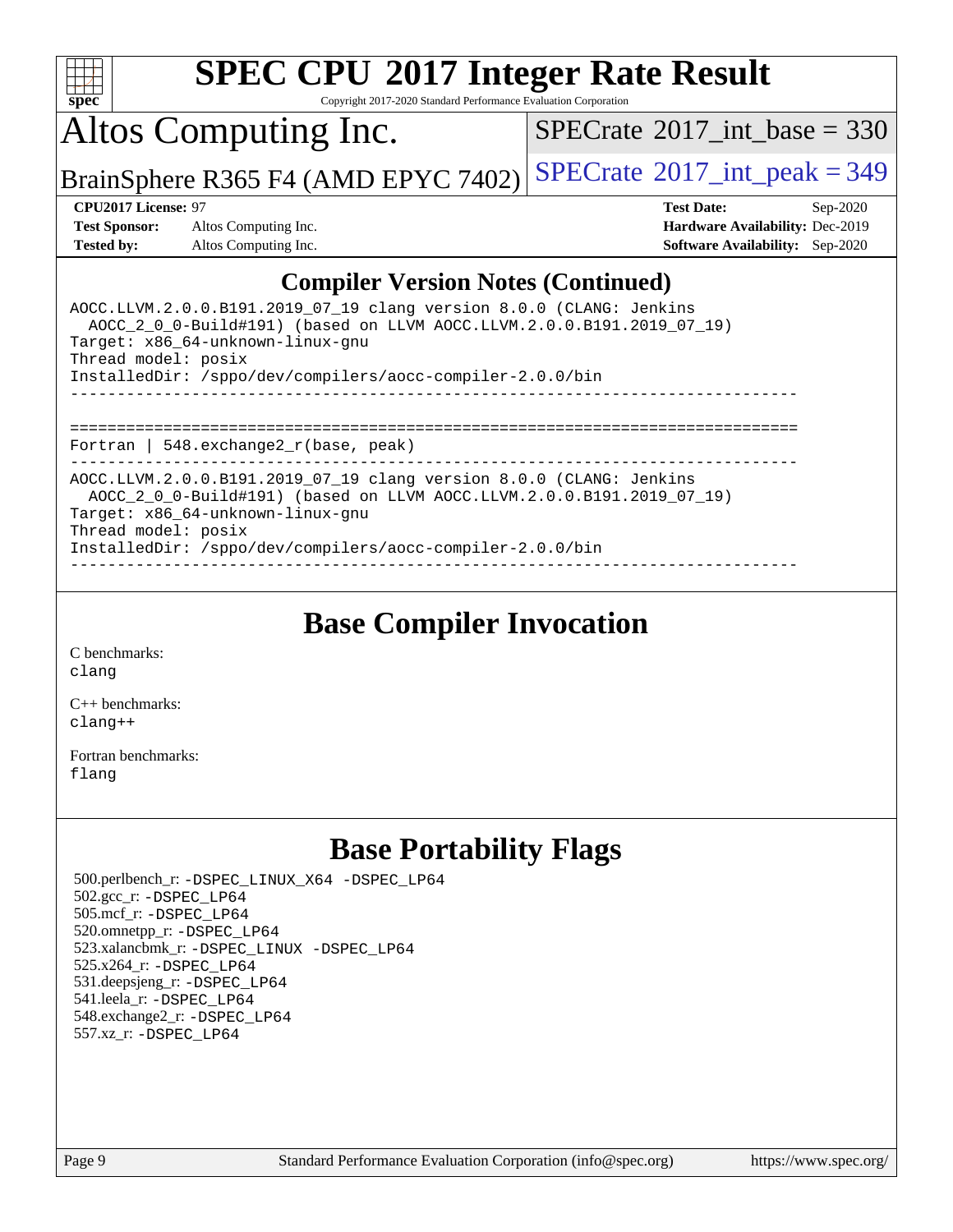| $\mathbf{spec}^*$ |  |
|-------------------|--|

Copyright 2017-2020 Standard Performance Evaluation Corporation

## Altos Computing Inc.

 $SPECTate@2017_int\_base = 330$ 

BrainSphere R365 F4 (AMD EPYC 7402) [SPECrate](http://www.spec.org/auto/cpu2017/Docs/result-fields.html#SPECrate2017intpeak)<sup>®</sup>[2017\\_int\\_peak = 3](http://www.spec.org/auto/cpu2017/Docs/result-fields.html#SPECrate2017intpeak)49

**[Test Sponsor:](http://www.spec.org/auto/cpu2017/Docs/result-fields.html#TestSponsor)** Altos Computing Inc. **[Hardware Availability:](http://www.spec.org/auto/cpu2017/Docs/result-fields.html#HardwareAvailability)** Dec-2019 **[Tested by:](http://www.spec.org/auto/cpu2017/Docs/result-fields.html#Testedby)** Altos Computing Inc. **[Software Availability:](http://www.spec.org/auto/cpu2017/Docs/result-fields.html#SoftwareAvailability)** Sep-2020

**[CPU2017 License:](http://www.spec.org/auto/cpu2017/Docs/result-fields.html#CPU2017License)** 97 **[Test Date:](http://www.spec.org/auto/cpu2017/Docs/result-fields.html#TestDate)** Sep-2020

## **[Base Optimization Flags](http://www.spec.org/auto/cpu2017/Docs/result-fields.html#BaseOptimizationFlags)**

### [C benchmarks:](http://www.spec.org/auto/cpu2017/Docs/result-fields.html#Cbenchmarks)

[-flto](http://www.spec.org/cpu2017/results/res2020q4/cpu2017-20201012-24190.flags.html#user_CCbase_aocc-flto) [-Wl,-mllvm -Wl,-function-specialize](http://www.spec.org/cpu2017/results/res2020q4/cpu2017-20201012-24190.flags.html#user_CCbase_F-function-specialize_7e7e661e57922243ee67c9a1251cb8910e607325179a0ce7f2884e09a6f5d4a5ef0ae4f37e8a2a11c95fc48e931f06dc2b6016f14b511fcb441e048bef1b065a) [-Wl,-mllvm -Wl,-region-vectorize](http://www.spec.org/cpu2017/results/res2020q4/cpu2017-20201012-24190.flags.html#user_CCbase_F-region-vectorize_fb6c6b5aa293c88efc6c7c2b52b20755e943585b1fe8658c35afef78727fff56e1a56891413c30e36b8e2a6f9a71126986319243e80eb6110b78b288f533c52b) [-Wl,-mllvm -Wl,-vector-library=LIBMVEC](http://www.spec.org/cpu2017/results/res2020q4/cpu2017-20201012-24190.flags.html#user_CCbase_F-use-vector-library_0a14b27fae317f283640384a31f7bfcc2bd4c1d0b5cfc618a3a430800c9b20217b00f61303eff223a3251b4f06ffbc9739dc5296db9d1fbb9ad24a3939d86d66) [-Wl,-mllvm -Wl,-reduce-array-computations=3](http://www.spec.org/cpu2017/results/res2020q4/cpu2017-20201012-24190.flags.html#user_CCbase_F-reduce-array-computations_b882aefe7a5dda4e33149f6299762b9a720dace3e498e13756f4c04e5a19edf5315c1f3993de2e61ec41e8c206231f84e05da7040e1bb5d69ba27d10a12507e4) [-O3](http://www.spec.org/cpu2017/results/res2020q4/cpu2017-20201012-24190.flags.html#user_CCbase_F-O3) [-ffast-math](http://www.spec.org/cpu2017/results/res2020q4/cpu2017-20201012-24190.flags.html#user_CCbase_aocc-ffast-math) [-march=znver2](http://www.spec.org/cpu2017/results/res2020q4/cpu2017-20201012-24190.flags.html#user_CCbase_aocc-march_3e2e19cff2eeef60c5d90b059483627c9ea47eca6d66670dbd53f9185f6439e27eb5e104cf773e9e8ab18c8842ce63e461a3e948d0214bd567ef3ade411bf467) [-fstruct-layout=3](http://www.spec.org/cpu2017/results/res2020q4/cpu2017-20201012-24190.flags.html#user_CCbase_F-struct-layout) [-mllvm -unroll-threshold=50](http://www.spec.org/cpu2017/results/res2020q4/cpu2017-20201012-24190.flags.html#user_CCbase_F-unroll-threshold_458874500b2c105d6d5cb4d7a611c40e2b16e9e3d26b355fea72d644c3673b4de4b3932662f0ed3dbec75c491a13da2d2ca81180bd779dc531083ef1e1e549dc) [-fremap-arrays](http://www.spec.org/cpu2017/results/res2020q4/cpu2017-20201012-24190.flags.html#user_CCbase_F-fremap-arrays) [-mllvm -function-specialize](http://www.spec.org/cpu2017/results/res2020q4/cpu2017-20201012-24190.flags.html#user_CCbase_F-function-specialize_233b3bdba86027f1b094368157e481c5bc59f40286dc25bfadc1858dcd5745c24fd30d5f188710db7fea399bcc9f44a80b3ce3aacc70a8870250c3ae5e1f35b8) [-mllvm -enable-gvn-hoist](http://www.spec.org/cpu2017/results/res2020q4/cpu2017-20201012-24190.flags.html#user_CCbase_F-enable-gvn-hoist_e5856354646dd6ca1333a0ad99b817e4cf8932b91b82809fd8fd47ceff7b22a89eba5c98fd3e3fa5200368fd772cec3dd56abc3c8f7b655a71b9f9848dddedd5) [-mllvm -reduce-array-computations=3](http://www.spec.org/cpu2017/results/res2020q4/cpu2017-20201012-24190.flags.html#user_CCbase_F-reduce-array-computations_aceadb8604558b566e0e3a0d7a3c1533923dd1fa0889614e16288028922629a28d5695c24d3b3be4306b1e311c54317dfffe3a2e57fbcaabc737a1798de39145) [-mllvm -global-vectorize-slp](http://www.spec.org/cpu2017/results/res2020q4/cpu2017-20201012-24190.flags.html#user_CCbase_F-global-vectorize-slp_a3935e8627af4ced727033b1ffd4db27f4d541a363d28d82bf4c2925fb3a0fd4115d6e42d13a2829f9e024d6608eb67a85cb49770f2da5c5ac8dbc737afad603) [-mllvm -vector-library=LIBMVEC](http://www.spec.org/cpu2017/results/res2020q4/cpu2017-20201012-24190.flags.html#user_CCbase_F-use-vector-library_e584e20b4f7ec96aa109254b65d8e01d864f3d68580371b9d93ed7c338191d4cfce20c3c864632264effc6bbe4c7c38153d02096a342ee92501c4a53204a7871) [-mllvm -inline-threshold=1000](http://www.spec.org/cpu2017/results/res2020q4/cpu2017-20201012-24190.flags.html#user_CCbase_dragonegg-llvm-inline-threshold_b7832241b0a6397e4ecdbaf0eb7defdc10f885c2a282fa3240fdc99844d543fda39cf8a4a9dccf68cf19b5438ac3b455264f478df15da0f4988afa40d8243bab) [-flv-function-specialization](http://www.spec.org/cpu2017/results/res2020q4/cpu2017-20201012-24190.flags.html#user_CCbase_F-flv-function-specialization) [-z muldefs](http://www.spec.org/cpu2017/results/res2020q4/cpu2017-20201012-24190.flags.html#user_CCbase_aocc-muldefs) [-lmvec](http://www.spec.org/cpu2017/results/res2020q4/cpu2017-20201012-24190.flags.html#user_CCbase_F-lmvec) [-lamdlibm](http://www.spec.org/cpu2017/results/res2020q4/cpu2017-20201012-24190.flags.html#user_CCbase_F-lamdlibm) [-ljemalloc](http://www.spec.org/cpu2017/results/res2020q4/cpu2017-20201012-24190.flags.html#user_CCbase_jemalloc-lib) [-lflang](http://www.spec.org/cpu2017/results/res2020q4/cpu2017-20201012-24190.flags.html#user_CCbase_F-lflang) [C++ benchmarks](http://www.spec.org/auto/cpu2017/Docs/result-fields.html#CXXbenchmarks): [-flto](http://www.spec.org/cpu2017/results/res2020q4/cpu2017-20201012-24190.flags.html#user_CXXbase_aocc-flto) [-Wl,-mllvm -Wl,-function-specialize](http://www.spec.org/cpu2017/results/res2020q4/cpu2017-20201012-24190.flags.html#user_CXXbase_F-function-specialize_7e7e661e57922243ee67c9a1251cb8910e607325179a0ce7f2884e09a6f5d4a5ef0ae4f37e8a2a11c95fc48e931f06dc2b6016f14b511fcb441e048bef1b065a) [-Wl,-mllvm -Wl,-region-vectorize](http://www.spec.org/cpu2017/results/res2020q4/cpu2017-20201012-24190.flags.html#user_CXXbase_F-region-vectorize_fb6c6b5aa293c88efc6c7c2b52b20755e943585b1fe8658c35afef78727fff56e1a56891413c30e36b8e2a6f9a71126986319243e80eb6110b78b288f533c52b) [-Wl,-mllvm -Wl,-vector-library=LIBMVEC](http://www.spec.org/cpu2017/results/res2020q4/cpu2017-20201012-24190.flags.html#user_CXXbase_F-use-vector-library_0a14b27fae317f283640384a31f7bfcc2bd4c1d0b5cfc618a3a430800c9b20217b00f61303eff223a3251b4f06ffbc9739dc5296db9d1fbb9ad24a3939d86d66) [-Wl,-mllvm -Wl,-reduce-array-computations=3](http://www.spec.org/cpu2017/results/res2020q4/cpu2017-20201012-24190.flags.html#user_CXXbase_F-reduce-array-computations_b882aefe7a5dda4e33149f6299762b9a720dace3e498e13756f4c04e5a19edf5315c1f3993de2e61ec41e8c206231f84e05da7040e1bb5d69ba27d10a12507e4) [-Wl,-mllvm -Wl,-suppress-fmas](http://www.spec.org/cpu2017/results/res2020q4/cpu2017-20201012-24190.flags.html#user_CXXbase_F-suppress-fmas_f00f00630e4a059e8af9c161e9bbf420bcf19890a7f99d5933525e66aa4b0bb3ab2339d2b12d97d3a5f5d271e839fe9c109938e91fe06230fb53651590cfa1e8) [-O3](http://www.spec.org/cpu2017/results/res2020q4/cpu2017-20201012-24190.flags.html#user_CXXbase_F-O3) [-ffast-math](http://www.spec.org/cpu2017/results/res2020q4/cpu2017-20201012-24190.flags.html#user_CXXbase_aocc-ffast-math) [-march=znver2](http://www.spec.org/cpu2017/results/res2020q4/cpu2017-20201012-24190.flags.html#user_CXXbase_aocc-march_3e2e19cff2eeef60c5d90b059483627c9ea47eca6d66670dbd53f9185f6439e27eb5e104cf773e9e8ab18c8842ce63e461a3e948d0214bd567ef3ade411bf467) [-mllvm -loop-unswitch-threshold=200000](http://www.spec.org/cpu2017/results/res2020q4/cpu2017-20201012-24190.flags.html#user_CXXbase_F-loop-unswitch-threshold_f9a82ae3270e55b5fbf79d0d96ee93606b73edbbe527d20b18b7bff1a3a146ad50cfc7454c5297978340ae9213029016a7d16221274d672d3f7f42ed25274e1d) [-mllvm -vector-library=LIBMVEC](http://www.spec.org/cpu2017/results/res2020q4/cpu2017-20201012-24190.flags.html#user_CXXbase_F-use-vector-library_e584e20b4f7ec96aa109254b65d8e01d864f3d68580371b9d93ed7c338191d4cfce20c3c864632264effc6bbe4c7c38153d02096a342ee92501c4a53204a7871) [-mllvm -unroll-threshold=100](http://www.spec.org/cpu2017/results/res2020q4/cpu2017-20201012-24190.flags.html#user_CXXbase_F-unroll-threshold_2755d0c78138845d361fa1543e3a063fffa198df9b3edf0cfb856bbc88a81e1769b12ac7a550c5d35197be55360db1a3f95a8d1304df999456cabf5120c45168) [-flv-function-specialization](http://www.spec.org/cpu2017/results/res2020q4/cpu2017-20201012-24190.flags.html#user_CXXbase_F-flv-function-specialization) [-mllvm -enable-partial-unswitch](http://www.spec.org/cpu2017/results/res2020q4/cpu2017-20201012-24190.flags.html#user_CXXbase_F-enable-partial-unswitch_6e1c33f981d77963b1eaf834973128a7f33ce3f8e27f54689656697a35e89dcc875281e0e6283d043e32f367dcb605ba0e307a92e830f7e326789fa6c61b35d3) [-z muldefs](http://www.spec.org/cpu2017/results/res2020q4/cpu2017-20201012-24190.flags.html#user_CXXbase_aocc-muldefs) [-lmvec](http://www.spec.org/cpu2017/results/res2020q4/cpu2017-20201012-24190.flags.html#user_CXXbase_F-lmvec) [-lamdlibm](http://www.spec.org/cpu2017/results/res2020q4/cpu2017-20201012-24190.flags.html#user_CXXbase_F-lamdlibm) [-ljemalloc](http://www.spec.org/cpu2017/results/res2020q4/cpu2017-20201012-24190.flags.html#user_CXXbase_jemalloc-lib) [-lflang](http://www.spec.org/cpu2017/results/res2020q4/cpu2017-20201012-24190.flags.html#user_CXXbase_F-lflang) [Fortran benchmarks:](http://www.spec.org/auto/cpu2017/Docs/result-fields.html#Fortranbenchmarks) [-flto](http://www.spec.org/cpu2017/results/res2020q4/cpu2017-20201012-24190.flags.html#user_FCbase_aocc-flto) [-Wl,-mllvm -Wl,-function-specialize](http://www.spec.org/cpu2017/results/res2020q4/cpu2017-20201012-24190.flags.html#user_FCbase_F-function-specialize_7e7e661e57922243ee67c9a1251cb8910e607325179a0ce7f2884e09a6f5d4a5ef0ae4f37e8a2a11c95fc48e931f06dc2b6016f14b511fcb441e048bef1b065a) [-Wl,-mllvm -Wl,-region-vectorize](http://www.spec.org/cpu2017/results/res2020q4/cpu2017-20201012-24190.flags.html#user_FCbase_F-region-vectorize_fb6c6b5aa293c88efc6c7c2b52b20755e943585b1fe8658c35afef78727fff56e1a56891413c30e36b8e2a6f9a71126986319243e80eb6110b78b288f533c52b) [-Wl,-mllvm -Wl,-vector-library=LIBMVEC](http://www.spec.org/cpu2017/results/res2020q4/cpu2017-20201012-24190.flags.html#user_FCbase_F-use-vector-library_0a14b27fae317f283640384a31f7bfcc2bd4c1d0b5cfc618a3a430800c9b20217b00f61303eff223a3251b4f06ffbc9739dc5296db9d1fbb9ad24a3939d86d66)

[-Wl,-mllvm -Wl,-reduce-array-computations=3](http://www.spec.org/cpu2017/results/res2020q4/cpu2017-20201012-24190.flags.html#user_FCbase_F-reduce-array-computations_b882aefe7a5dda4e33149f6299762b9a720dace3e498e13756f4c04e5a19edf5315c1f3993de2e61ec41e8c206231f84e05da7040e1bb5d69ba27d10a12507e4) [-ffast-math](http://www.spec.org/cpu2017/results/res2020q4/cpu2017-20201012-24190.flags.html#user_FCbase_aocc-ffast-math) [-Wl,-mllvm -Wl,-inline-recursion=4](http://www.spec.org/cpu2017/results/res2020q4/cpu2017-20201012-24190.flags.html#user_FCbase_F-inline-recursion) [-Wl,-mllvm -Wl,-lsr-in-nested-loop](http://www.spec.org/cpu2017/results/res2020q4/cpu2017-20201012-24190.flags.html#user_FCbase_F-lsr-in-nested-loop_de4bc7331d07d857538198a5cc9592bc905d78a18065d49b9acfd1f777ae9eca5716aaa3e0e674a48e2e5ec9dad184ee0c682635ad7eff4181b32ab748bf2f49) [-Wl,-mllvm -Wl,-enable-iv-split](http://www.spec.org/cpu2017/results/res2020q4/cpu2017-20201012-24190.flags.html#user_FCbase_F-enable-iv-split_efc18925ba63acc4bb74cb6e43d0987b7b3cf01924ad910e2a6edbbbd0f8b582e31f1ee7ccede3f08176ef2ad41c69507170fb32301bf478d45ceb38dfb89c5e) [-O3](http://www.spec.org/cpu2017/results/res2020q4/cpu2017-20201012-24190.flags.html#user_FCbase_F-O3) [-march=znver2](http://www.spec.org/cpu2017/results/res2020q4/cpu2017-20201012-24190.flags.html#user_FCbase_aocc-march_3e2e19cff2eeef60c5d90b059483627c9ea47eca6d66670dbd53f9185f6439e27eb5e104cf773e9e8ab18c8842ce63e461a3e948d0214bd567ef3ade411bf467) [-funroll-loops](http://www.spec.org/cpu2017/results/res2020q4/cpu2017-20201012-24190.flags.html#user_FCbase_aocc-unroll-loops) [-Mrecursive](http://www.spec.org/cpu2017/results/res2020q4/cpu2017-20201012-24190.flags.html#user_FCbase_F-mrecursive_20a145d63f12d5750a899e17d4450b5b8b40330a9bb4af13688ca650e6fb30857bbbe44fb35cdbb895df6e5b2769de0a0d7659f51ff17acfbef6febafec4023f) [-mllvm -vector-library=LIBMVEC](http://www.spec.org/cpu2017/results/res2020q4/cpu2017-20201012-24190.flags.html#user_FCbase_F-use-vector-library_e584e20b4f7ec96aa109254b65d8e01d864f3d68580371b9d93ed7c338191d4cfce20c3c864632264effc6bbe4c7c38153d02096a342ee92501c4a53204a7871) [-z muldefs](http://www.spec.org/cpu2017/results/res2020q4/cpu2017-20201012-24190.flags.html#user_FCbase_aocc-muldefs) [-mllvm -disable-indvar-simplify](http://www.spec.org/cpu2017/results/res2020q4/cpu2017-20201012-24190.flags.html#user_FCbase_F-disable-indvar-simplify_c8d861bf19eba5001219ab52ef051176e06bf3166017d5c1ce87aec66e795c6723d10bf23d5a91730d61ad4b3f566b39dd0a4d6e5b2af269ebae30428a1f3630) [-mllvm -unroll-aggressive](http://www.spec.org/cpu2017/results/res2020q4/cpu2017-20201012-24190.flags.html#user_FCbase_F-unroll-aggressive_a366db20af3fd871754361e6b05945ac700b8c3fc538cc6688c755ae5874c6da3d6f3bb6e8d93320d5094064830fdb2c06064831f0f08d916cd8f333e5dba6d9) [-mllvm -unroll-threshold=150](http://www.spec.org/cpu2017/results/res2020q4/cpu2017-20201012-24190.flags.html#user_FCbase_F-unroll-threshold_3352736ce55666ed13437f5f5fd6693920e68d4dfd26bba42492bb1c46b6d7692ff5ba7bd4d2ebdab48d140ca981a39154ff0664b4d322a66fc3d1aafa4d7ffe) [-lmvec](http://www.spec.org/cpu2017/results/res2020q4/cpu2017-20201012-24190.flags.html#user_FCbase_F-lmvec) [-lamdlibm](http://www.spec.org/cpu2017/results/res2020q4/cpu2017-20201012-24190.flags.html#user_FCbase_F-lamdlibm) [-ljemalloc](http://www.spec.org/cpu2017/results/res2020q4/cpu2017-20201012-24190.flags.html#user_FCbase_jemalloc-lib) [-lflang](http://www.spec.org/cpu2017/results/res2020q4/cpu2017-20201012-24190.flags.html#user_FCbase_F-lflang)

### **[Peak Compiler Invocation](http://www.spec.org/auto/cpu2017/Docs/result-fields.html#PeakCompilerInvocation)**

[C benchmarks](http://www.spec.org/auto/cpu2017/Docs/result-fields.html#Cbenchmarks): [clang](http://www.spec.org/cpu2017/results/res2020q4/cpu2017-20201012-24190.flags.html#user_CCpeak_clang-c)

[C++ benchmarks:](http://www.spec.org/auto/cpu2017/Docs/result-fields.html#CXXbenchmarks) [clang++](http://www.spec.org/cpu2017/results/res2020q4/cpu2017-20201012-24190.flags.html#user_CXXpeak_clang-cpp)

[Fortran benchmarks](http://www.spec.org/auto/cpu2017/Docs/result-fields.html#Fortranbenchmarks): [flang](http://www.spec.org/cpu2017/results/res2020q4/cpu2017-20201012-24190.flags.html#user_FCpeak_flang)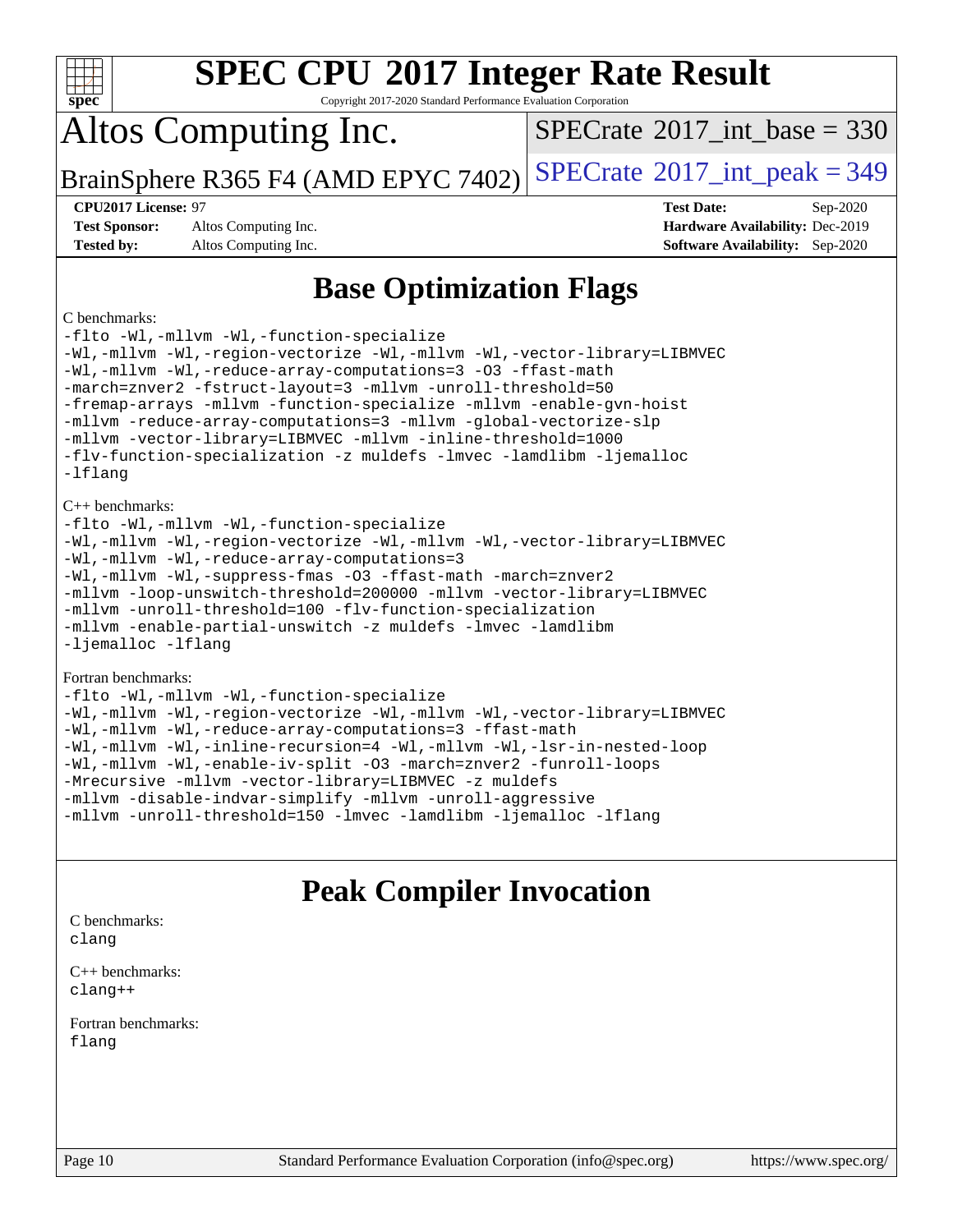

Copyright 2017-2020 Standard Performance Evaluation Corporation

## Altos Computing Inc.

 $SPECTate@2017_int\_base = 330$ 

BrainSphere R365 F4 (AMD EPYC 7402) [SPECrate](http://www.spec.org/auto/cpu2017/Docs/result-fields.html#SPECrate2017intpeak)<sup>®</sup>[2017\\_int\\_peak = 3](http://www.spec.org/auto/cpu2017/Docs/result-fields.html#SPECrate2017intpeak)49

**[Test Sponsor:](http://www.spec.org/auto/cpu2017/Docs/result-fields.html#TestSponsor)** Altos Computing Inc. **[Hardware Availability:](http://www.spec.org/auto/cpu2017/Docs/result-fields.html#HardwareAvailability)** Dec-2019 **[Tested by:](http://www.spec.org/auto/cpu2017/Docs/result-fields.html#Testedby)** Altos Computing Inc. **[Software Availability:](http://www.spec.org/auto/cpu2017/Docs/result-fields.html#SoftwareAvailability)** Sep-2020

**[CPU2017 License:](http://www.spec.org/auto/cpu2017/Docs/result-fields.html#CPU2017License)** 97 **[Test Date:](http://www.spec.org/auto/cpu2017/Docs/result-fields.html#TestDate)** Sep-2020

## **[Peak Portability Flags](http://www.spec.org/auto/cpu2017/Docs/result-fields.html#PeakPortabilityFlags)**

 500.perlbench\_r: [-DSPEC\\_LINUX\\_X64](http://www.spec.org/cpu2017/results/res2020q4/cpu2017-20201012-24190.flags.html#b500.perlbench_r_peakPORTABILITY_DSPEC_LINUX_X64) [-DSPEC\\_LP64](http://www.spec.org/cpu2017/results/res2020q4/cpu2017-20201012-24190.flags.html#b500.perlbench_r_peakEXTRA_PORTABILITY_DSPEC_LP64) 502.gcc\_r: [-D\\_FILE\\_OFFSET\\_BITS=64](http://www.spec.org/cpu2017/results/res2020q4/cpu2017-20201012-24190.flags.html#user_peakEXTRA_PORTABILITY502_gcc_r_F-D_FILE_OFFSET_BITS_5ae949a99b284ddf4e95728d47cb0843d81b2eb0e18bdfe74bbf0f61d0b064f4bda2f10ea5eb90e1dcab0e84dbc592acfc5018bc955c18609f94ddb8d550002c) 505.mcf\_r: [-DSPEC\\_LP64](http://www.spec.org/cpu2017/results/res2020q4/cpu2017-20201012-24190.flags.html#suite_peakEXTRA_PORTABILITY505_mcf_r_DSPEC_LP64) 520.omnetpp\_r: [-DSPEC\\_LP64](http://www.spec.org/cpu2017/results/res2020q4/cpu2017-20201012-24190.flags.html#suite_peakEXTRA_PORTABILITY520_omnetpp_r_DSPEC_LP64) 523.xalancbmk\_r: [-DSPEC\\_LINUX](http://www.spec.org/cpu2017/results/res2020q4/cpu2017-20201012-24190.flags.html#b523.xalancbmk_r_peakPORTABILITY_DSPEC_LINUX) [-D\\_FILE\\_OFFSET\\_BITS=64](http://www.spec.org/cpu2017/results/res2020q4/cpu2017-20201012-24190.flags.html#user_peakEXTRA_PORTABILITY523_xalancbmk_r_F-D_FILE_OFFSET_BITS_5ae949a99b284ddf4e95728d47cb0843d81b2eb0e18bdfe74bbf0f61d0b064f4bda2f10ea5eb90e1dcab0e84dbc592acfc5018bc955c18609f94ddb8d550002c) 525.x264\_r: [-DSPEC\\_LP64](http://www.spec.org/cpu2017/results/res2020q4/cpu2017-20201012-24190.flags.html#suite_peakEXTRA_PORTABILITY525_x264_r_DSPEC_LP64) 531.deepsjeng\_r: [-DSPEC\\_LP64](http://www.spec.org/cpu2017/results/res2020q4/cpu2017-20201012-24190.flags.html#suite_peakEXTRA_PORTABILITY531_deepsjeng_r_DSPEC_LP64) 541.leela\_r: [-DSPEC\\_LP64](http://www.spec.org/cpu2017/results/res2020q4/cpu2017-20201012-24190.flags.html#suite_peakEXTRA_PORTABILITY541_leela_r_DSPEC_LP64) 548.exchange2\_r: [-DSPEC\\_LP64](http://www.spec.org/cpu2017/results/res2020q4/cpu2017-20201012-24190.flags.html#suite_peakEXTRA_PORTABILITY548_exchange2_r_DSPEC_LP64) 557.xz\_r: [-DSPEC\\_LP64](http://www.spec.org/cpu2017/results/res2020q4/cpu2017-20201012-24190.flags.html#suite_peakEXTRA_PORTABILITY557_xz_r_DSPEC_LP64)

## **[Peak Optimization Flags](http://www.spec.org/auto/cpu2017/Docs/result-fields.html#PeakOptimizationFlags)**

[C benchmarks](http://www.spec.org/auto/cpu2017/Docs/result-fields.html#Cbenchmarks):

```
 500.perlbench_r: -flto -Wl,-mllvm -Wl,-function-specialize
-Wl,-mllvm -Wl,-region-vectorize
-Wl,-mllvm -Wl,-vector-library=LIBMVEC
-Wl,-mllvm -Wl,-reduce-array-computations=3
-fprofile-instr-generate(pass 1)
-fprofile-instr-use(pass 2) -Ofast -march=znver2
-mno-sse4a -fstruct-layout=5
-mllvm -vectorize-memory-aggressively
-mllvm -function-specialize -mllvm -enable-gvn-hoist
-mllvm -unroll-threshold=50 -fremap-arrays
-mllvm -vector-library=LIBMVEC
-mllvm -reduce-array-computations=3
-mllvm -global-vectorize-slp -mllvm -inline-threshold=1000
-flv-function-specialization -lmvec -lamdlibm -ljemalloc
-lflang
 502.gcc_r: -m32 -flto -Wl,-mllvm -Wl,-function-specialize
-Wl,-mllvm -Wl,-region-vectorize
-Wl,-mllvm -Wl,-vector-library=LIBMVEC
-Wl,-mllvm -Wl,-reduce-array-computations=3 -Ofast
-march=znver2 -mno-sse4a -fstruct-layout=5
-mllvm -vectorize-memory-aggressively
-mllvm -function-specialize -mllvm -enable-gvn-hoist
-mllvm -unroll-threshold=50 -fremap-arrays
-mllvm -vector-library=LIBMVEC
-mllvm -reduce-array-computations=3
-mllvm -global-vectorize-slp -mllvm -inline-threshold=1000
-flv-function-specialization -fgnu89-inline -ljemalloc
```
**(Continued on next page)**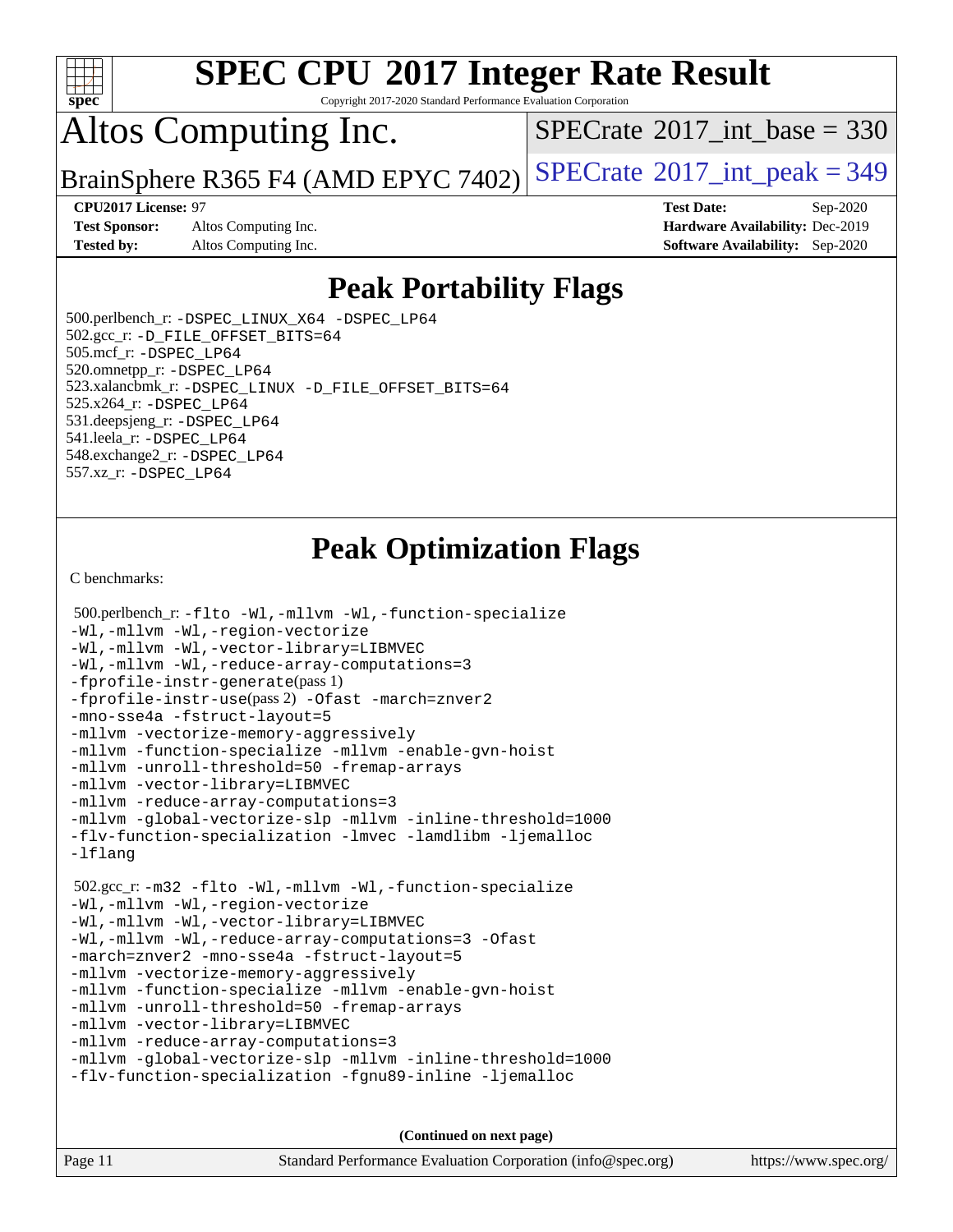

Copyright 2017-2020 Standard Performance Evaluation Corporation

Altos Computing Inc.

 $SPECTate$ <sup>®</sup>[2017\\_int\\_base =](http://www.spec.org/auto/cpu2017/Docs/result-fields.html#SPECrate2017intbase) 330

BrainSphere R365 F4 (AMD EPYC 7402) [SPECrate](http://www.spec.org/auto/cpu2017/Docs/result-fields.html#SPECrate2017intpeak)<sup>®</sup>[2017\\_int\\_peak = 3](http://www.spec.org/auto/cpu2017/Docs/result-fields.html#SPECrate2017intpeak)49

**[Test Sponsor:](http://www.spec.org/auto/cpu2017/Docs/result-fields.html#TestSponsor)** Altos Computing Inc. **[Hardware Availability:](http://www.spec.org/auto/cpu2017/Docs/result-fields.html#HardwareAvailability)** Dec-2019 **[Tested by:](http://www.spec.org/auto/cpu2017/Docs/result-fields.html#Testedby)** Altos Computing Inc. **[Software Availability:](http://www.spec.org/auto/cpu2017/Docs/result-fields.html#SoftwareAvailability)** Sep-2020

**[CPU2017 License:](http://www.spec.org/auto/cpu2017/Docs/result-fields.html#CPU2017License)** 97 **[Test Date:](http://www.spec.org/auto/cpu2017/Docs/result-fields.html#TestDate)** Sep-2020

## **[Peak Optimization Flags \(Continued\)](http://www.spec.org/auto/cpu2017/Docs/result-fields.html#PeakOptimizationFlags)**

```
 505.mcf_r: -flto -Wl,-mllvm -Wl,-function-specialize
-Wl,-mllvm -Wl,-region-vectorize
-Wl,-mllvm -Wl,-vector-library=LIBMVEC
-Wl,-mllvm -Wl,-reduce-array-computations=3 -Ofast
-march=znver2 -mno-sse4a -fstruct-layout=5
-mllvm -vectorize-memory-aggressively
-mllvm -function-specialize -mllvm -enable-gvn-hoist
-mllvm -unroll-threshold=50 -fremap-arrays
-mllvm -vector-library=LIBMVEC
-mllvm -reduce-array-computations=3
-mllvm -global-vectorize-slp -mllvm -inline-threshold=1000
-flv-function-specialization -lmvec -lamdlibm -ljemalloc
-lflang
 525.x264_r: Same as 500.perlbench_r
 557.xz_r: Same as 505.mcf_r
C++ benchmarks: 
 520.omnetpp_r: -flto -Wl,-mllvm -Wl,-function-specialize
-Wl,-mllvm -Wl,-region-vectorize
-Wl,-mllvm -Wl,-vector-library=LIBMVEC
-Wl,-mllvm -Wl,-reduce-array-computations=3 -Ofast
-march=znver2 -flv-function-specialization
-mllvm -unroll-threshold=100
-mllvm -enable-partial-unswitch
-mllvm -loop-unswitch-threshold=200000
-mllvm -vector-library=LIBMVEC
-mllvm -inline-threshold=1000 -lmvec -lamdlibm -ljemalloc
-lflang
 523.xalancbmk_r: -m32 -flto -Wl,-mllvm -Wl,-function-specialize
-Wl,-mllvm -Wl,-region-vectorize
-Wl,-mllvm -Wl,-vector-library=LIBMVEC
-Wl,-mllvm -Wl,-reduce-array-computations=3 -Ofast
-march=znver2 -flv-function-specialization
-mllvm -unroll-threshold=100
-mllvm -enable-partial-unswitch
-mllvm -loop-unswitch-threshold=200000
-mllvm -vector-library=LIBMVEC
-mllvm -inline-threshold=1000 -ljemalloc
 531.deepsjeng_r: Same as 520.omnetpp_r
```